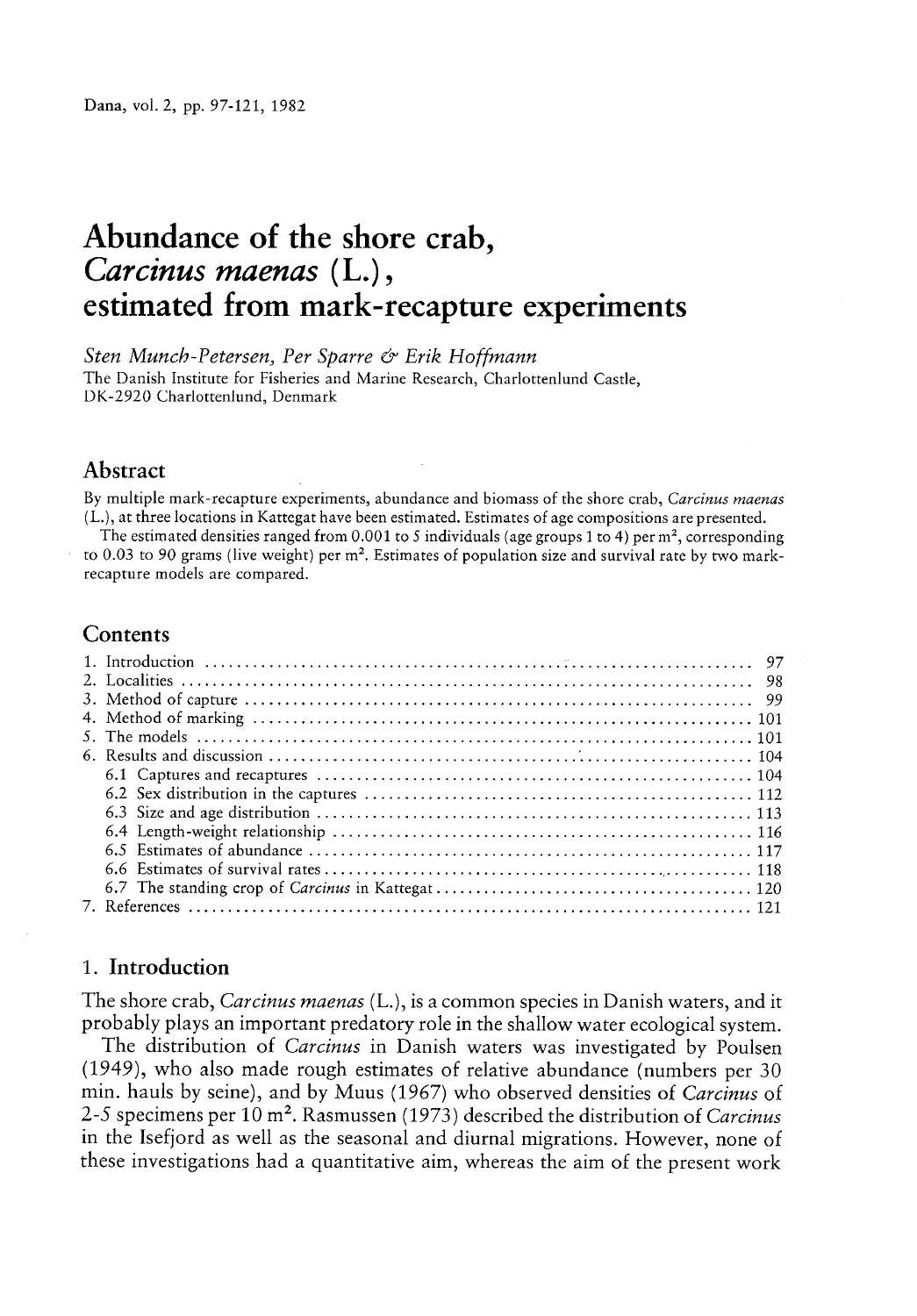|          | Time             | No.<br>of | Shortest<br>dist.<br>betw.<br>traps, | Area<br>covered. | No.<br>of      | Aver-<br>age<br>daily | Aver-<br>age<br>daily<br>catch/ |     | Sex ratio<br>in catch,<br>$\%$ |      | Mean weight<br>of the crabs,<br>g |
|----------|------------------|-----------|--------------------------------------|------------------|----------------|-----------------------|---------------------------------|-----|--------------------------------|------|-----------------------------------|
| Locality | period           | traps     | m                                    | m <sup>2</sup>   | samples        | catch                 | trap                            | ර ර | 99                             | ර ර  | 99                                |
| Egense   | <b>June 1978</b> | 20        | 25                                   | 12500            | 9              | 522                   | 26                              | 99  | $\mathbf{1}$                   | 17.8 | 7.6                               |
| Egense   | Aug. 1978        | 20        | 50                                   | 50000            | 8              | 372                   | 19                              | 81  | 19                             | 18.0 | 8.9                               |
| Udbyhøj  | <b>Iune 1977</b> | 20        | 25                                   | 12500            | 6              | 118                   | 6                               | 73  | 27                             | 26.5 | 17.2                              |
| Udbyhøj* | Sep. 1977        | 20        | 25                                   | 12500            | (4)            | (66)                  | $\overline{\phantom{a}}$        | 82  | 18                             | 29.0 | 16.9                              |
| Anholt   | June 1977        | 20        | 50                                   | 50000            | 6              | 43                    | $\overline{2}$                  |     |                                |      | 22.5                              |
| Anholt*  | Aug. 1977        | 20        | 50                                   | 50000            | (3)            | (92)                  | -                               | 82  | 18                             | 39.5 | 22.4                              |
| Anholt   | June 1978        | 20        | 25                                   | 12500            | 6              | 33                    | $\overline{2}$                  | 80  | 20                             | 21.4 | 14.4                              |
| Anholt*  | Aug. 1978        | 20        | 25                                   | 12500            | (4)            | (47)                  | $\overline{\phantom{0}}$        | 61  | 39                             | 39.1 | 28.8                              |
| Anholt   | July 1979        | 49        | 25                                   | 30625            | 9              | 87                    | 2                               | 97  | 3                              | 33.9 | 17.3                              |
| Anholt   | Sep. 1979        | 49        | 25                                   | 30625            | $\overline{4}$ | 266                   | 5                               | 99  | 1                              | 51.2 | 17.9                              |

Table 1. Survey of experiments and basic observations.

No adequate mark-recapture data.

has been to obtain estimates of absolute densities, and to investigate the applicabi lity of two mark-recapture models: The Fisher and Ford model (Fisher & Ford, 1947) and the Jolly and Seber model (Seber 1973).

In the presen<sup>t</sup> investigation multiple mark-recapture experiments were conducted on three different locations in Kattegat. In each experiment <sup>a</sup> small 'experimental area' was selected in which either <sup>20</sup> or <sup>49</sup> traps were <sup>p</sup>laced. Each experiment included 4-9 marking occasions, each of which (except in one case) were separated by approximately  $24$  hour intervals. Thus the traps were emptied once every day and all captured crabs were marked and released. Before being marked, the size and sex of each individual was recorded in most cases. Sub-samples for measurement of body weights were taken in order to estimate <sup>a</sup> length-weight relationship.

<sup>A</sup> total of <sup>10</sup> experiments were carried out. However, only <sup>7</sup> of these were successful as mark-recapture experiments (Table 1). Three of the experiments were disrupted due to bad weather conditions, and did only provide data on size and sex distribution.

## 2. Localities

The experimental areas were situated in the Kattegat (see Fig. 1), and were selected such that two types of 'Carcinus-habitats' would be considered:

- 1) Sheltered shallow waters.
- 2) The more open deeper waters.

Furthermore, practical problems of <sup>p</sup>lacing and handling the traps were taken into account. The Egense Strand locality is considered representative of the sheltered coastal areas (depth: 0-2 m), while the two other localities represen<sup>t</sup> the deeper, more open areas (depth: 2-10 m). The Udbyhøj locality is situated <sup>a</sup> little south of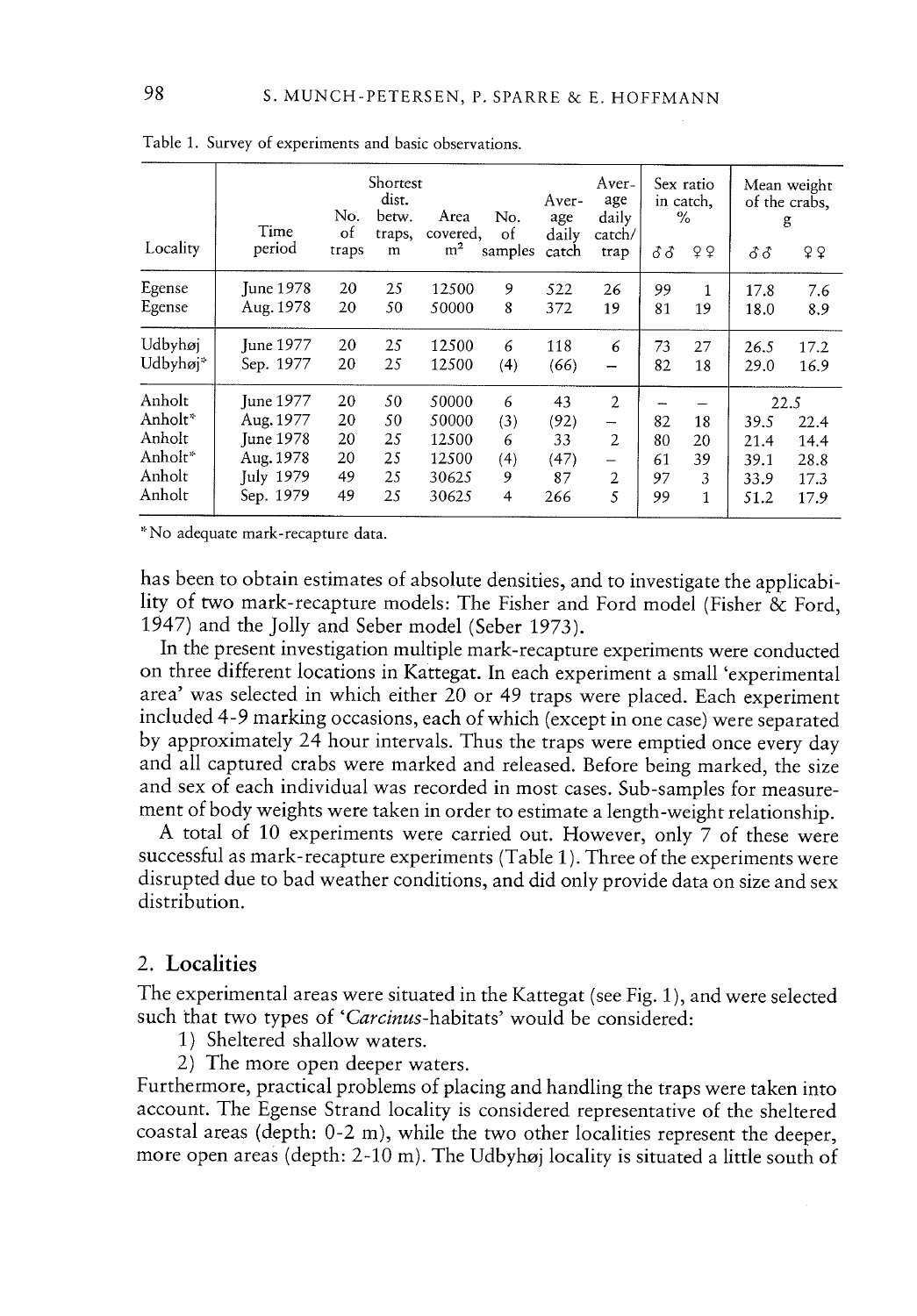

the mouth of Randers fjord, with <sup>a</sup> depth of 3-4 <sup>m</sup> and sandy bottom. At Anholt two experimental areas were used, both with hard sand bottom. In 1977 the experiments were carried out at depths of 3-4 m. In 1978 and 1979 the experi ments were conducted in deeper water (6-10 m). The Egense locality is <sup>a</sup> small, sheltered bay south of the Limfjord. The depth varied from 0.5 to 1.5 <sup>m</sup> during the experiments, and the bottom consists of muddy sand covered with vegetation. Egense Strand belongs to the type of shallow water locality, which is inhabited by crabs mainly during the summer months (Muus 1967, and Rasmussen 1973). A visit to this <sup>p</sup>lace in late March 1978 did not reveal any crabs at all, whereas two

months later the high densities given in Table 12 were found.

## 3. Method of capture

To ensure <sup>a</sup> high degree of uniformity of sampling in the different localities traps were considered the most appropriate sampling gear. The traps used for the experi ments in 1977 and 1978 were of the creel-type (Fig. 2A) with an opening in both ends. The construction of the creels proved to be too flimsy and light in some cases. Therefore another more robust type of traps (modified Lobster pot, Fig. 2B) was introduced in 1979 in the Anholt area. In both cases the mesh size in the covering net was 11 mm from knot to knot (21 mm stretched). The traps were baited with fish. It was considered, to which degree the baiting would influence on captures during the experiment because of food saturation of those animals, which had been caught once. Other factors, such as 'learning' might work in the opposite direction. Such phenomena are difficult to assess, but in the experiments during 1979 the bait was rendered inaccessible to the crabs by enclosing it in <sup>p</sup>lastic jars with small holes.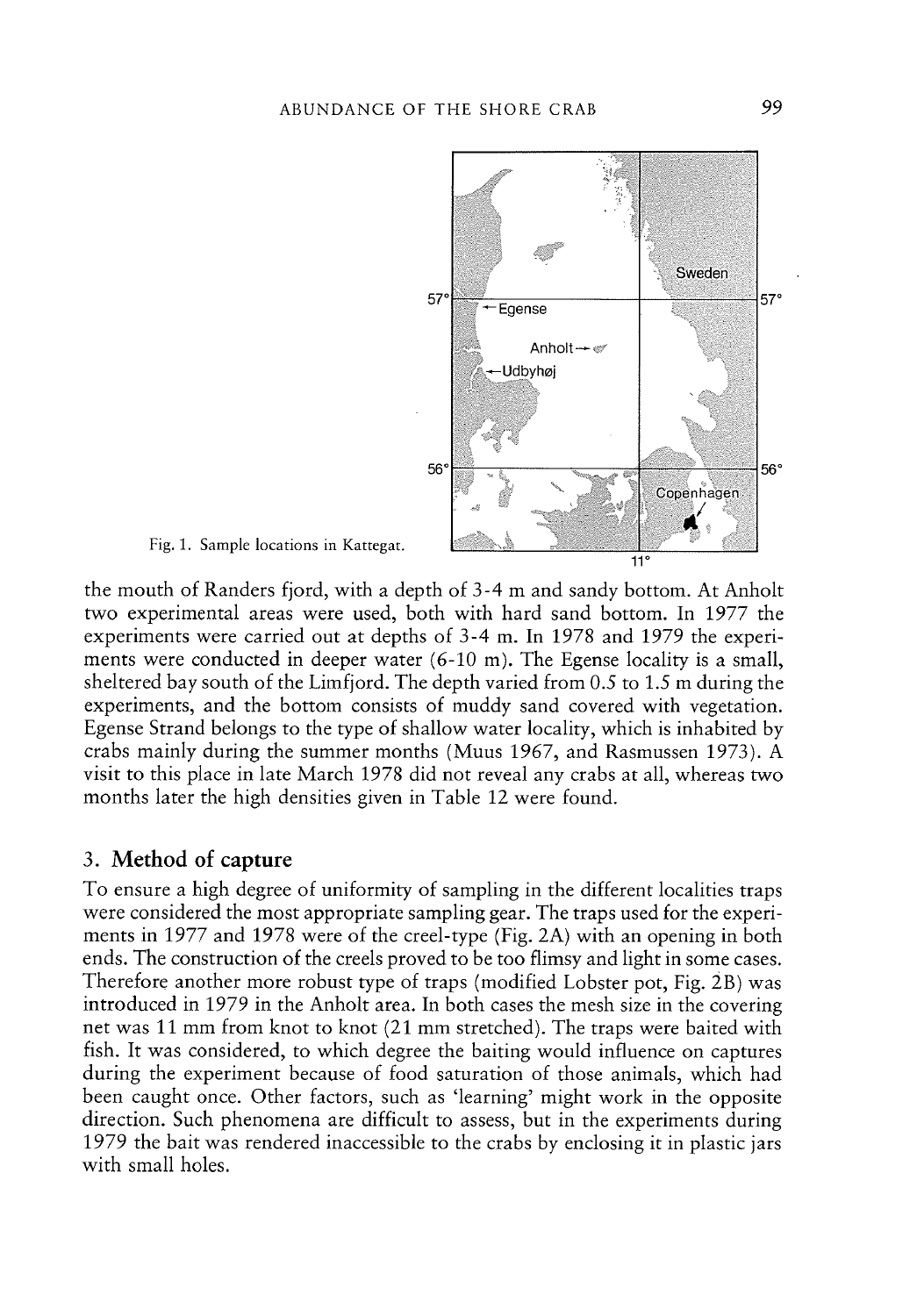

Fig. 2A & B. The traps used for catching crabs. A: the model used in 1977-78 and B: the modified lobster pot used in 1979. Note the plastic jar for keeping the bai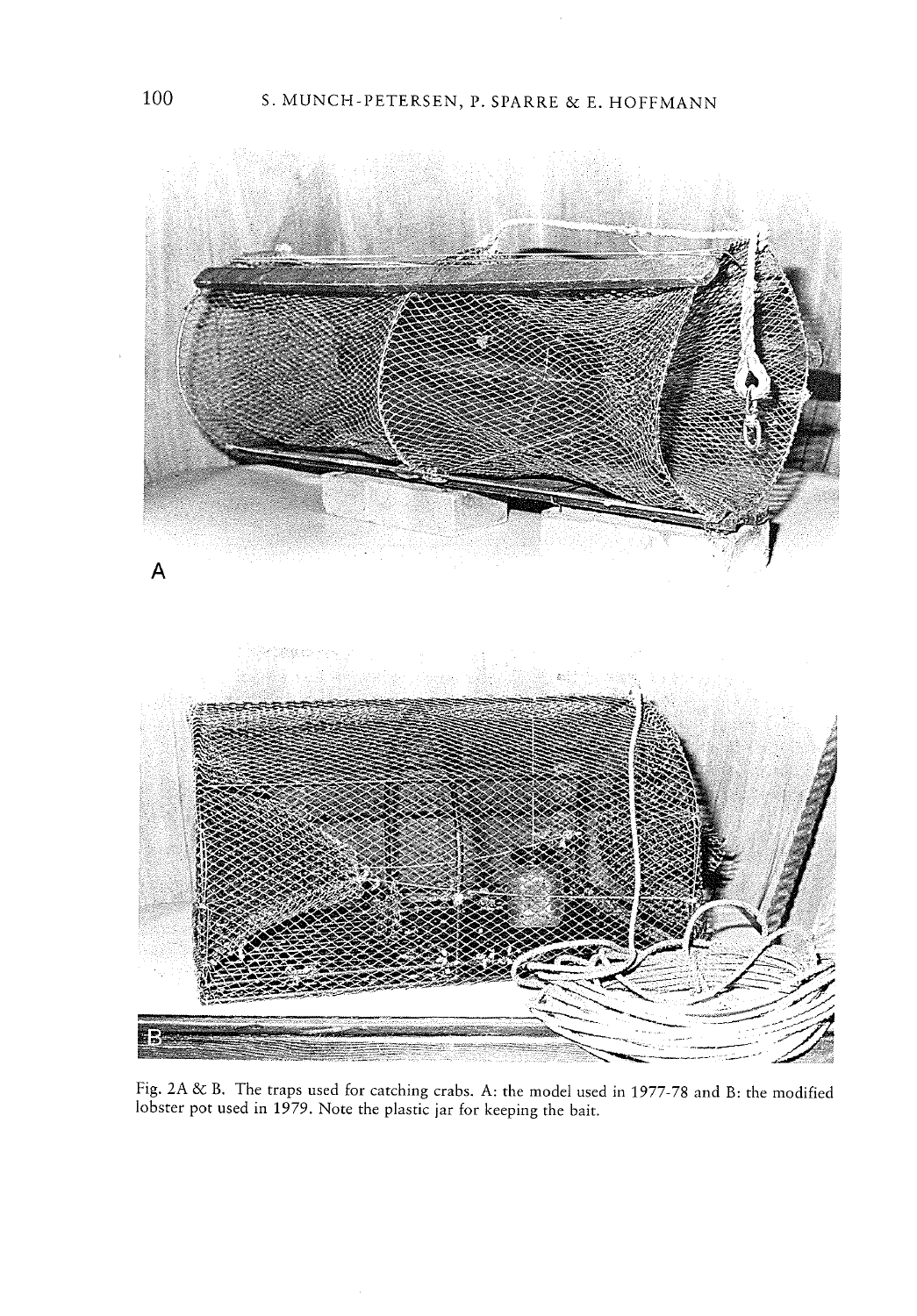The size and delimination of the experimental areas was defined by the placing of the traps. The sizes of the experimental areas varied according to the number of traps and the shortest distance between the traps (Table 1). In the experiments using 20 traps, these were placed in four rows of five traps each, forming <sup>a</sup> rectangular area of either  $12500 \text{ m}^2$  (distance between the traps: 25 m) or 50000  $m<sup>2</sup>$  (distance between the traps: 50 m). In the experiments using 49 traps these were placed in seven rows of seven traps each, forming <sup>a</sup> quadratic area of 30625 m<sup>2</sup> (distance between traps: 25 m).

### 4. Methods of marking

In the experiments in 1977 the crabs were marked by nail varnish on the carapace, <sup>a</sup> method which was tedious, because it was necessary to dry the surface of the carapace with acetone, before putting the paint on. In the later experiments the method of Edwards (1958) was applied, which proved much faster. In this method 8 of the 10 lateral teeth of the carapace were used for marking by removing one tooth at each marking occasion, thus allowing for 8 different marks (Fig. 3).



Fig. 3. The marking code. Tooth no. 1 was removed on crabs caught in sample no. 1, tooth no. 2 on crabs from sample no. 2 etc.

Because the adult crabs show the highest activity during the night, the traps were emptied in the morning. The crabs were then examined for marks, counted, meas ured and marked. They were released in the center of the experimental areas. In most cases it was possible to finish this procedure before noon, thus allowing time for the released crabs to ge<sup>t</sup> mixed in the population and to 'de-stress' before the following day's sampling. Based on observations made in laboratory the effect of the marking process on the behaviour and mortality of the crabs was believed to be negligible.

#### 5. The models

Two models of multiple mark-recapture experiments were applied: (1) The Fisher and Ford model and (2) the Jolly and Seber model. Both models assume 'open' populations, i.e. between two sampling occasions marked animals may disappear from the population either by permanen<sup>t</sup> emigration or by deaths, and new in dividuals may be added to the population.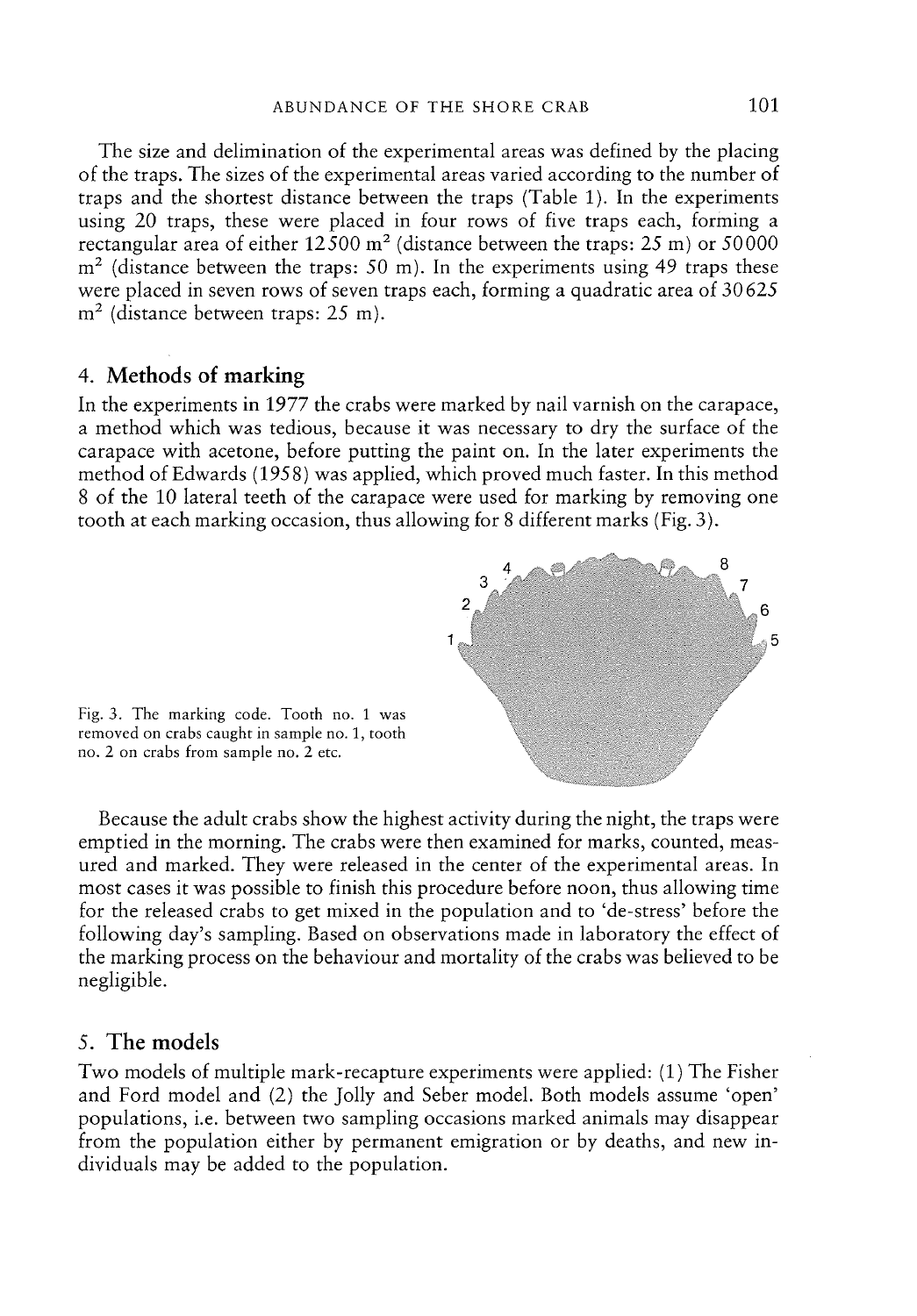In the Fisher and Ford model the survival rate,  $\Phi$ , is assumed to remain constant during the experimental period, whereas the Jolly and Seber model allows for <sup>a</sup> variable survival rate and gives an estimate of  $\Phi$  at each sampling occasion.

In both models the population size is estimated by the Petersen-estimate:

$$
N = M \frac{n}{m}
$$

where  $N$  is the estimated population number;  $n$  is the number of individuals in the sample,  $m$  the number of marked individuals in the sample and  $M$  is the number of marked individuals in the population immediately before the sample is taken ('marks at risk'). In the present work the modified Petersen-estimate:

$$
N = M \frac{n+1}{m+1}
$$

has been used as it can be shown that for small values of  $m$  and  $n$ , this estimate will

|                 |                                    |                                                              | Basic observations                                  |                                                                                                                      |                                                                                              | Fisher & Ford (constant survival rate)                                                                                       |                                                                         |                                                                      |
|-----------------|------------------------------------|--------------------------------------------------------------|-----------------------------------------------------|----------------------------------------------------------------------------------------------------------------------|----------------------------------------------------------------------------------------------|------------------------------------------------------------------------------------------------------------------------------|-------------------------------------------------------------------------|----------------------------------------------------------------------|
| A               | B                                  | C                                                            | D                                                   | E                                                                                                                    | F                                                                                            | G                                                                                                                            | H                                                                       | I                                                                    |
| Day<br>no.<br>i | Total<br>no.<br>on<br>day <i>i</i> | No.of<br>marks<br>re-<br>caught leased<br>on<br>day <i>i</i> | Total<br>no.<br>of re-<br>captu-<br>res on<br>day i | $m_{ii}$ : the no.<br>of animals<br>marked on day i.<br>and recaptured<br>on day <i>i</i> .<br>$(\sum m_{ii} = m_i)$ | No. of marked<br>animals in the<br>population on risk day i.<br>$\Phi$ = survival rate       | No. of days survived<br>by marked<br>animals on day i                                                                        | Mean no. of<br>days survived<br>by marked<br>animals<br>on day <i>i</i> | Estim. no.<br>of days<br>survived b<br>recaptures<br>on day <i>i</i> |
| 1               | n <sub>1</sub>                     | $r_1$                                                        | $m_1 = 0$                                           | undefined                                                                                                            | $M_1=0$                                                                                      | $D_1=0$                                                                                                                      | $A_1 = 0$                                                               | $\theta$                                                             |
| $\overline{2}$  | n <sub>2</sub>                     | r <sub>2</sub>                                               | m <sub>2</sub>                                      | $m_{12}$                                                                                                             | $M_2 = \Phi(M_1 + r_1 - m_1) =$<br>$\Phi(r_1-m_1)$                                           | $D_2 = 1 \cdot \Phi(r_1 - m_1)$                                                                                              | $A_2 = \frac{D_2}{M_2} = 1$                                             | $A_2m_2$                                                             |
| 3               | $n_3$                              | $r_3$                                                        | m <sub>1</sub>                                      | $m_{13}$ , $m_{23}$                                                                                                  | $M_3 = \Phi(M_2 + r_2 - m_2) =$<br>$\Phi^{2}(r_1-m_1)+\Phi(r_2-m_2)$                         | $D_3 = 2\Phi^2(r_1 - m_1)$<br>$+1\Phi(r_2-m_2)$                                                                              | $A_3 = \frac{D_3}{M_3}$                                                 | $A_1m_3$                                                             |
| 4               | $n_4$                              | $r_4$                                                        | $m_4$                                               | $m_{14}, m_{24}, m_{34}$                                                                                             | $M_4 = \Phi(M_3 + r_3 - m_3) =$ .<br>$\Phi^3(r_1-m_1)+\Phi^2(r_2-m_2)$<br>$+\Phi(r_3 - m_3)$ | $D_4 = 3\Phi^3(r_1 - m_1)$<br>+ $2\Phi^2(r_2 - m_2)$<br>$+1\Phi(r_3-m_3)$                                                    | $A_4 = \frac{D_4}{M_1}$                                                 | $A_4 m_4$                                                            |
|                 |                                    |                                                              |                                                     |                                                                                                                      |                                                                                              |                                                                                                                              |                                                                         |                                                                      |
|                 |                                    |                                                              |                                                     |                                                                                                                      |                                                                                              |                                                                                                                              |                                                                         |                                                                      |
| i               | $n_i$                              | $r_i$                                                        | $m_i$                                               | $m_{1i}, m_{2i},  m_{i-1i}$                                                                                          | $M_i = \sum_{i=1}^{i-1} \Phi^{i-j} (r_i - m_i)$                                              | $D_i = \sum_{j=1}^{i-1} \frac{(i-j) \Phi^{i-j}}{(r_i - m_j)}$                                                                | $A_i = \frac{D_i}{M_i}$                                                 | $A_i m_i$                                                            |
|                 |                                    |                                                              |                                                     |                                                                                                                      |                                                                                              |                                                                                                                              |                                                                         |                                                                      |
|                 |                                    |                                                              |                                                     |                                                                                                                      |                                                                                              |                                                                                                                              |                                                                         |                                                                      |
|                 |                                    |                                                              |                                                     |                                                                                                                      |                                                                                              | $D_{l-1} =$                                                                                                                  |                                                                         |                                                                      |
| $1 - 1$         | $n_{l-1}$                          | $r_{l-1}$                                                    | $m_{l-1}$                                           | $m_{1i}, m_{2i}m_{i-2,i}$                                                                                            | $M_{l-1} = \sum_{j=1}^{l-2} \Phi^{l-1-j}(r_j - m_j)$                                         | $\sum_{j=1}^{l-2} (l-1-j) \Phi^{l-1-j}_{\left(r_i-m_j\right)} \quad A_{l-1} = \frac{D_{l-1}}{M_{l-1}} \quad A_{l-1} m_{l-1}$ |                                                                         |                                                                      |
| I               | n <sub>I</sub>                     | $r_i = 0$                                                    | m <sub>1</sub>                                      | $m_{1i}, m_{2i}m_{l-1}$ ;                                                                                            | $M_l = \sum_{i=1}^{l-1} \Phi^{l-j}(r_j - m_j)$                                               | $D_I = \sum_{j=1}^{I-1} (I-j) \Phi^{I-j}$ $A_I = \frac{D_I}{M_I}$                                                            |                                                                         | $A_1m_1$                                                             |
|                 |                                    |                                                              |                                                     |                                                                                                                      |                                                                                              |                                                                                                                              | Total (cf. Eq. $(1)$ ):                                                 | $\sum_i A_i m_i$                                                     |

Table 2. Basic definitions and derivations of the two mark-recapture models.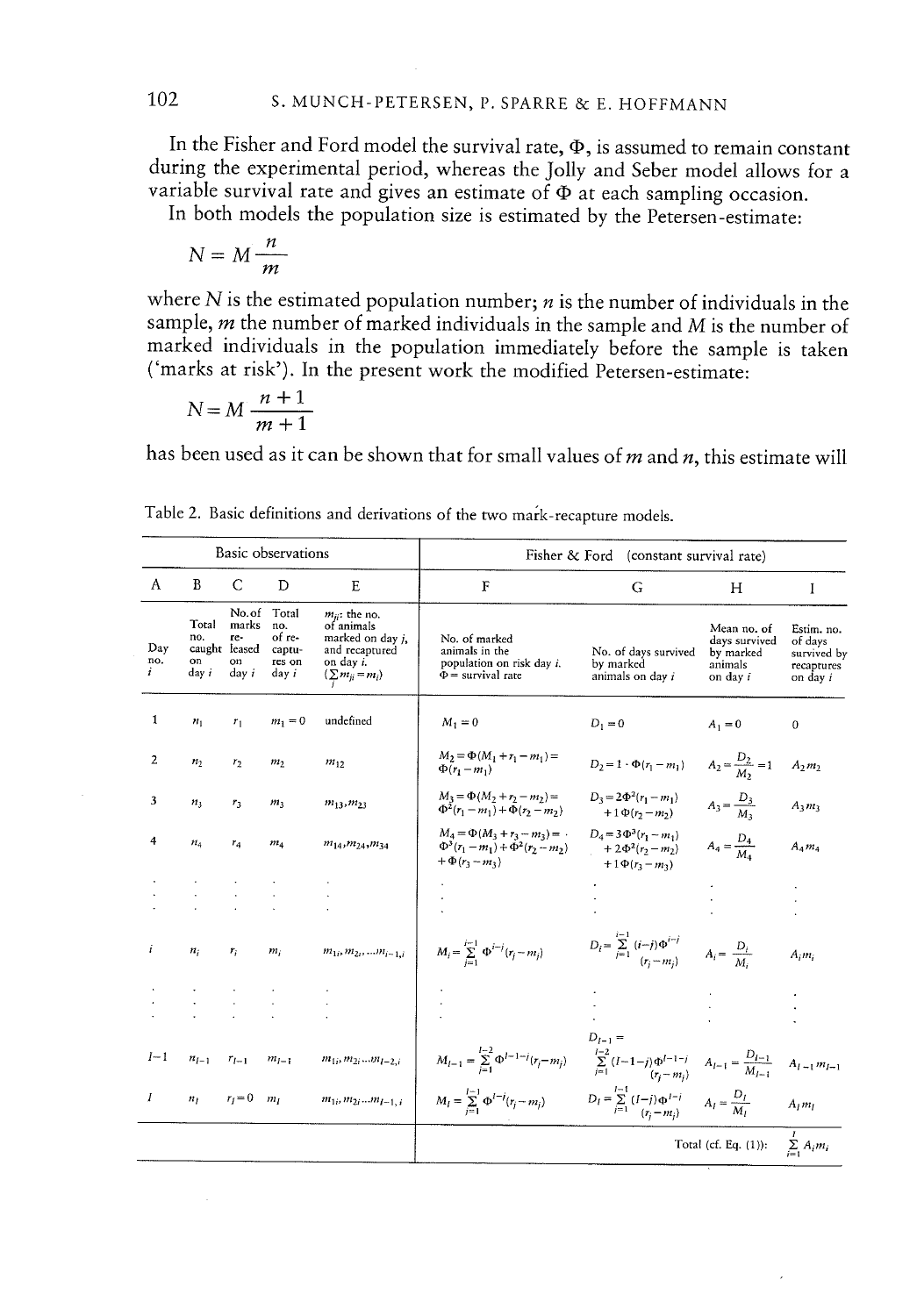be less biased (Bailey 1951). Table 2 summarizes the basic observations and calcu lation procedures of the two models, and describes the notation used below. Columns A-E, <sup>K</sup> show the observations and calculation of N, which apply to both models. The main difference between the two models is the derivation of M, and the estimation of survival rate,  $\Phi$ .

In the Fisher and Ford model there are two steps in the calculation procedures:

- 1. Estimation of survival rate,  $\Phi$ .
- 2. Estimation of  $M_i$  (marks at risk at sampling occasion i) and population number, N.

 $\Phi$  is determined from the equation:

$$
\sum_{i=1}^{I} \frac{\sum_{j=1}^{I} (i-j) \Phi^{i-j} (r_j - m_j)}{\sum_{j=1}^{I-1} \Phi^{i-j} (r_j - m_j)} \cdot m_j = \sum_{i=1}^{I} \sum_{j=1}^{I-1} (i-j) m_{ji}
$$
(1)

| Fisher & Ford                                                    | Petersen                                        |                                                                                          |                                                                             | Jolly & Seber (variable survival rate)                                                                                                                        |                                                                                                                                                     |
|------------------------------------------------------------------|-------------------------------------------------|------------------------------------------------------------------------------------------|-----------------------------------------------------------------------------|---------------------------------------------------------------------------------------------------------------------------------------------------------------|-----------------------------------------------------------------------------------------------------------------------------------------------------|
| J                                                                | K                                               | L                                                                                        | M                                                                           | N                                                                                                                                                             | $\Omega$                                                                                                                                            |
| Observed no.<br>of days<br>survived by<br>recaptures<br>on day i | Population no.<br>on dav <i>i</i>               | No. of marked<br>animals<br>not caught on<br>day <i>i</i> , and sub-<br>sequently caught | No. of animals<br>marked<br>on day <i>i</i> , and<br>subsequently<br>caught | No. of marked<br>animals on risk<br>day i                                                                                                                     | Survival rate<br>of day i                                                                                                                           |
| $\mathbf{0}$                                                     | undefined                                       | $z_1 = 0$ $R_1 = \sum_{i=1}^{I} m_{1i}$ $M_1 = 0$                                        |                                                                             |                                                                                                                                                               | $\Phi_1 = \frac{M_2}{r_2}$                                                                                                                          |
| $1 \cdot m_1$                                                    | $N_2 = M_2 \frac{n_2+1}{m_2+1}$                 |                                                                                          |                                                                             |                                                                                                                                                               | $z_2 = \sum_{i=1}^{l} m_{1i}$ $R_2 = \sum_{i=1}^{l} m_{2i}$ $M_2 = \frac{r_2 z_2}{R_2} + m_2$ $\Phi_2 = \frac{M_3}{M_2 - m_2 + r_1}$                |
| $2 \cdot m_{12} + 1 \cdot m_{23}$                                | $N_3 = M_3 \frac{n_3+1}{m_2+1}$                 |                                                                                          |                                                                             |                                                                                                                                                               | $z_3 = \sum_{i=4}^{1} \sum_{b=1}^{2} m_{kj}$ $R_3 = \sum_{i=4}^{1} m_{3i}$ $M_3 = \frac{r_3 z_3}{R_2} + m_3$ $\Phi_3 = \frac{M_4}{M_2 - m_2 + r_2}$ |
| $3m_{14} + 2m_{24}$<br>$+1 \cdot m_{34}$                         | $N_4 = M_4 \frac{n_4+1}{m_4+1}$                 |                                                                                          |                                                                             |                                                                                                                                                               | $z_4 = \sum_{i=5}^{1} \sum_{h=1}^{3} m_{kj}$ $R_4 = \sum_{i=5}^{1} m_{4j}$ $M_4 = \frac{r_4 z_4}{R_4} + m_4$ $\Phi_4 = \frac{M_5}{M_4 - m_4 + r_4}$ |
|                                                                  |                                                 |                                                                                          |                                                                             |                                                                                                                                                               |                                                                                                                                                     |
| $\sum_{i=1}^{i-1} (i-j)m_{ji}$                                   | $N_i = M_i \frac{n_i+1}{m_i+1}$                 |                                                                                          |                                                                             | $z_i = \sum_{i=i+1}^{l} \sum_{h=1}^{i-1} m_{kj}$ $R_i = \sum_{i=i+1}^{l} m_{ij}$ $M_i = \frac{r_i z_i}{R_i} + m_i$ $\Phi_i = \frac{M_{i+1}}{M_i - m_i + r_i}$ |                                                                                                                                                     |
|                                                                  |                                                 |                                                                                          |                                                                             |                                                                                                                                                               |                                                                                                                                                     |
| $\sum_{i=1}^{l-2} (l-1-i)m_{jl-1}$                               | $N_{l-1} = M_{l-1} \frac{n_{l-1}+1}{m_{l-1}+1}$ |                                                                                          |                                                                             | $z_{l-1} = \sum_{j=1}^{l-2} m_{kl}$ $R_{l-1} = m_{l-1,l}$ $M_{l-1} = \frac{r_{l-1}z_{l-1}}{R_{l-1}}$<br>$+ m_{l-1}$                                           | undefined                                                                                                                                           |
| $\sum_{j=1}^{l-1} (I-j)m_{jl}$                                   | $N_l = M_l \frac{m_l+1}{m_l+1}$                 | undefined                                                                                | undefined                                                                   | undefined                                                                                                                                                     | undefined                                                                                                                                           |
| $\sum_{i=1}^I \sum_{i=1}^{i-1} (i-j)m_{ji}$                      |                                                 |                                                                                          |                                                                             |                                                                                                                                                               |                                                                                                                                                     |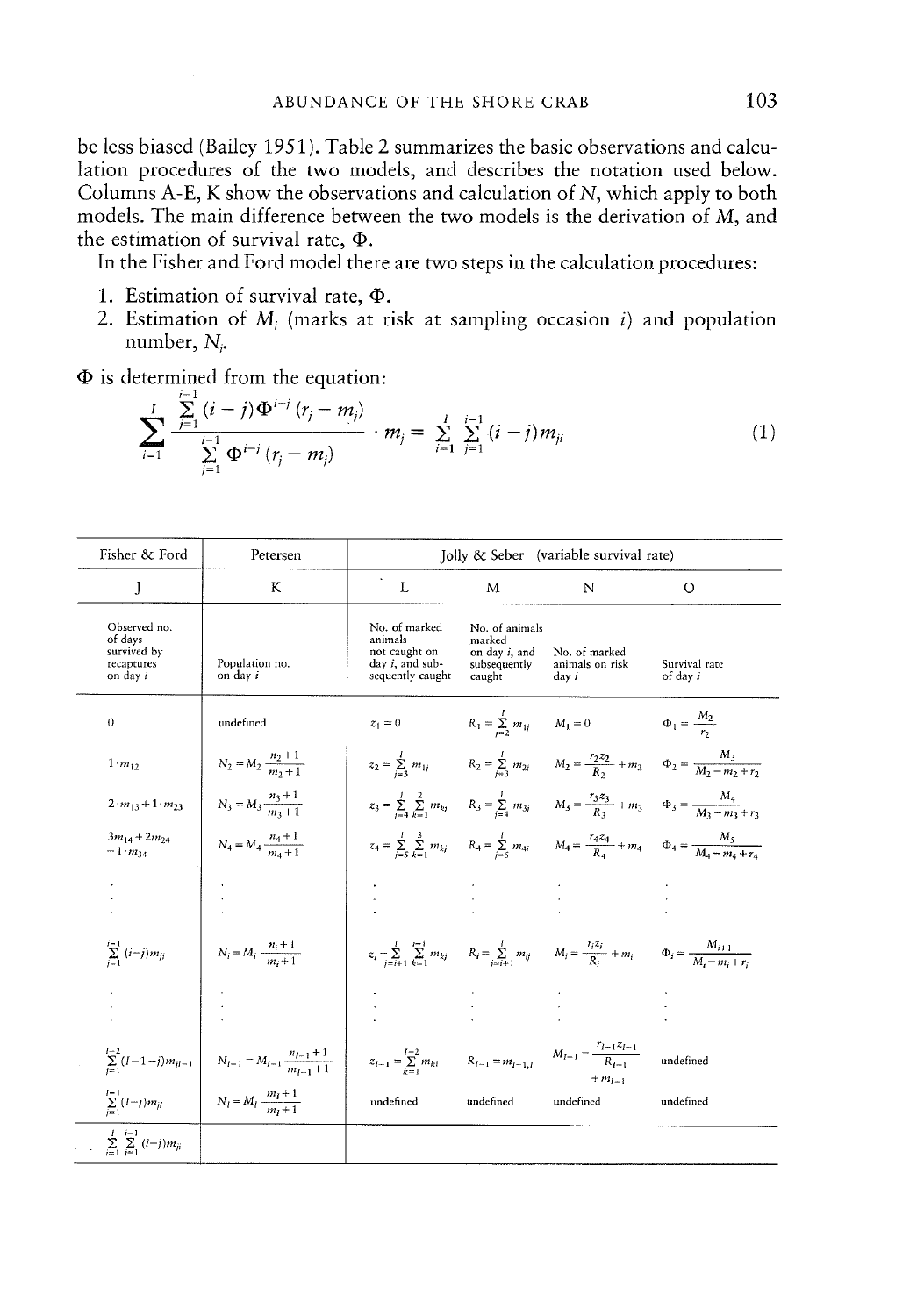The derivation of this equation is <sup>g</sup>iven in Table 2, columns F-J. It should be mentioned, that in the version used here, only the last previous mark is counted in case of recaptures with more than one mark (for <sup>a</sup> detailed discussion of this model, see Begon (1979)). Once  $\Phi$  has been estimated, M<sub>i</sub> is obtained from the expressions <sup>g</sup>iven in column F. Equation (1) may be solved by some appropriate numerical method.

The derivation of <sup>M</sup> in the Jolly and Seber model is somewhat simpler. The basic idea is to group the marked individuals in the population immediately after sampling  $occasion$  *i* into two groups:

- 1. The  $M_i m_i$  individuals, which were not caught in sample *i*, but of which  $z_i$  are subsequently caught.
- 2.  $r_i$ , the number of marks released from sample i of which R, are subsequently caught.

The probabilities of recapture should be equa<sup>l</sup> for these two groups, <sup>g</sup>iving the relation:

$$
\frac{z_i}{M_i-m_i}=\frac{R_i}{r_i}
$$

from which M is found (Table 2, column N). Expressions for  $\Phi_i$  are given in column 0. <sup>A</sup> detailed discussion of this model is <sup>g</sup>iven in Seber (1973).

The number of new individuals added to the population between sampling occa sion *i* and  $i + 1$ ,  $B_i$ , is estimated in a similar way in the two models:

Fisher and Ford:  $B_i = N_{i+1} - \Phi(N_i - n_i + r_i)$ . Jolly and Seber:  $B_i = N_{i+1} - \Phi_i (N_i - n_i + r_i)$ .

As  $\Phi_{I-1}$  and  $\Phi_{I}$  are undefined (cf. Table 2, column O) in the Jolly and Seber model, this will also be the case for  $B_{1-1}$  and  $B_1$ .

Tables 3.1-3.7 contain estimates of the standard deviations  $SD<sub>N</sub>$ ,  $SD<sub>\phi</sub>$  and  $SD<sub>B</sub>$ determined as described in Seber (1973).

#### 6. Results and discussion

#### 6.1 Captures and recaptures

Tables 3.1A-3.7A show the daily captures  $(n)$  and recaptures  $(m)$  together with trellis diagrams, showing the number of recaptures,  $m_{ji}$ , on each sampling occasion, *i*, which previously were caught on sampling occasion *j*.

The numbers of captures per day during each experiment showed a relatively small daily variation. <sup>A</sup> relatively high catch level was found in the shallow water locality at Egense, while <sup>a</sup> low catch level was found in the deeper waters at Anholt and Udbyhøj, cf. Table 1. Also the percentages of recaptures appeared to be more or less constant in each of the <sup>3</sup> localities, indicating that the catchability of the crabs during the experiments was constant. The lower percentage of recaptures at Egense and Udbyhøj indicates, that in these experiments <sup>a</sup> smaller part of the total population was caught in the samples than in the Anholt area.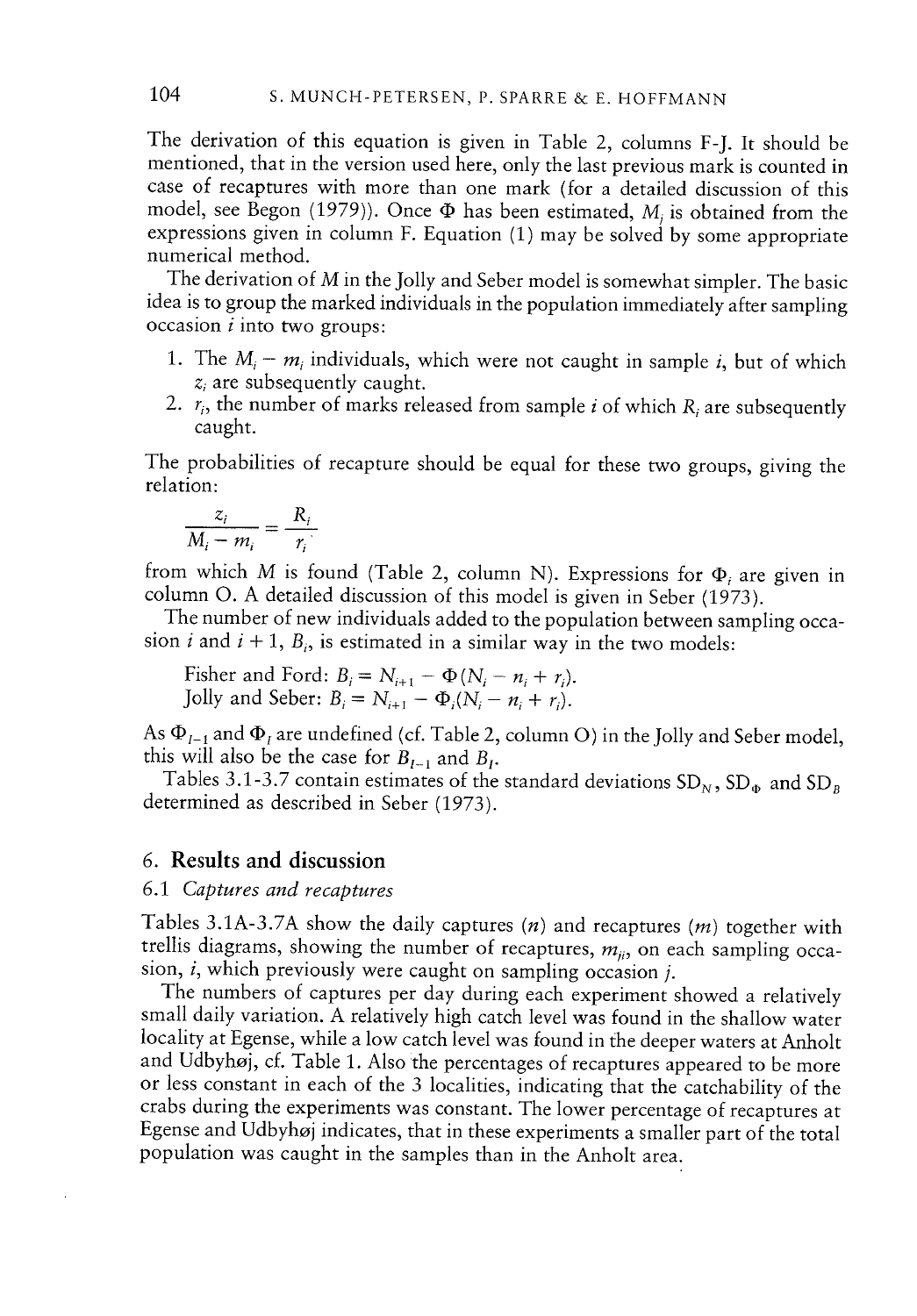| $\mathbf{1}$ |     | $\overline{2}$ | 3            | $\overline{4}$ | 5   | 6   | 7        | 8              | 9                |       |
|--------------|-----|----------------|--------------|----------------|-----|-----|----------|----------------|------------------|-------|
| $n_i$        | 485 | 977            | 536          | 826            | 654 | 296 | 353      | 277            | 297              |       |
| $r_i$        | 485 | 977            | 535          | 826            | 652 | 296 | 353      | 277            | $\boldsymbol{0}$ | $R_j$ |
| $m_{1i}$     |     | 5              | 5            | $\overline{4}$ | 2   | 2   | 3        |                | 3                | 25    |
| $m_{2i}$     |     |                |              | 5              | 10  | 2   | 2        | 4              | 2                | 32    |
| $m_{3i}$     |     |                |              | 14             | 10  | 6   |          | 3              | $\overline{2}$   | 36    |
| $m_{4i}$     |     |                |              |                | 4   | 3   | $\Omega$ | $\overline{2}$ | 0                | 9     |
| $m_{5i}$     |     |                |              |                |     | 3   |          | 0              | 2                | 6     |
| $m_{6i}$     |     |                |              |                |     |     | 4        |                | 0                | 5     |
| $m_{7i}$     |     |                |              |                |     |     |          | 2              |                  | 3     |
| $m_{8i}$     |     |                |              |                |     |     |          |                |                  |       |
| $m_i$        |     | 5              | 12           | 23             | 26  | 16  | 11       | 13             | 11               |       |
| $\Delta t_i$ |     | 1              | $\mathbf{1}$ | 1              | 1   | 1   | 1        | и              | 1                |       |
|              |     |                |              |                |     |     |          |                |                  |       |

Table 3.1 Basic observations and estimates for the experiment at Egense, June 1978.

A: Basic observations

#### B: Jolly & Seber:

|                | М,     | Ν,       | $SD_{Ni}$ | $\Phi_i$ | $SD_{\Phi i}$ | $B_i$      | $SD_{B_i}$ |
|----------------|--------|----------|-----------|----------|---------------|------------|------------|
| 1              |        |          |           | 1.230    |               | 97231.9    |            |
| $\overline{2}$ | 596.5  | 97231.9  | 51021.4   | 0.378    | 0.093         | $-12278.7$ | 17920.8    |
| 3              | 591.5  | 24431.8  | 8717.0    | 3.954    | 1.490         | 55237.7    | 153590.0   |
| $\overline{4}$ | 4406.1 | 151826.9 | 62821.2   | 0.650    | 0.348         | $-16539.7$ | 26218.7    |
| 5              | 3384.3 | 82100.3  | 39433.5   | 0.325    | 0.199         | $-3910.7$  | 7553.4     |
| 6              | 1303.0 | 22764.2  | 12342.0   | 1.125    | 0.835         | 26928.0    | 28448.7    |
| 7              | 1781.0 | 52539.5  | 36345.8   | 0.661    | 0.795         | $-6861.5$  | 13994.7    |
| 8              | 1403.0 | 27859.6  |           |          |               |            |            |

 $\ddot{\phantom{a}}$ C: Fisher & Ford:

|                | М,     | Ν,      | $A_i$ | Φ     | В;         |
|----------------|--------|---------|-------|-------|------------|
|                |        |         |       |       | 74944.1    |
| $\overline{2}$ | 459.8  | 74944.1 | 1.00  |       | $-15057.3$ |
| 3              | 1355.4 | 55989.7 | 1.32  |       | 8283.5     |
| 4              | 1780.8 | 61361.8 | 1.95  |       | 1249.6     |
| 5              | 2449.4 | 59420.6 | 2.35  | 0.948 | $-5395.6$  |
| 6              | 2915.5 | 50935.1 | 2.87  |       | 41078.2    |
| 7              | 3029.3 | 89364.7 | 3.62  |       | $-21254.2$ |
| 8              | 3196.0 | 63463.5 | 4.25  |       | 21292.0    |
| 9              | 3280.1 | 81455.4 | 4.93  |       |            |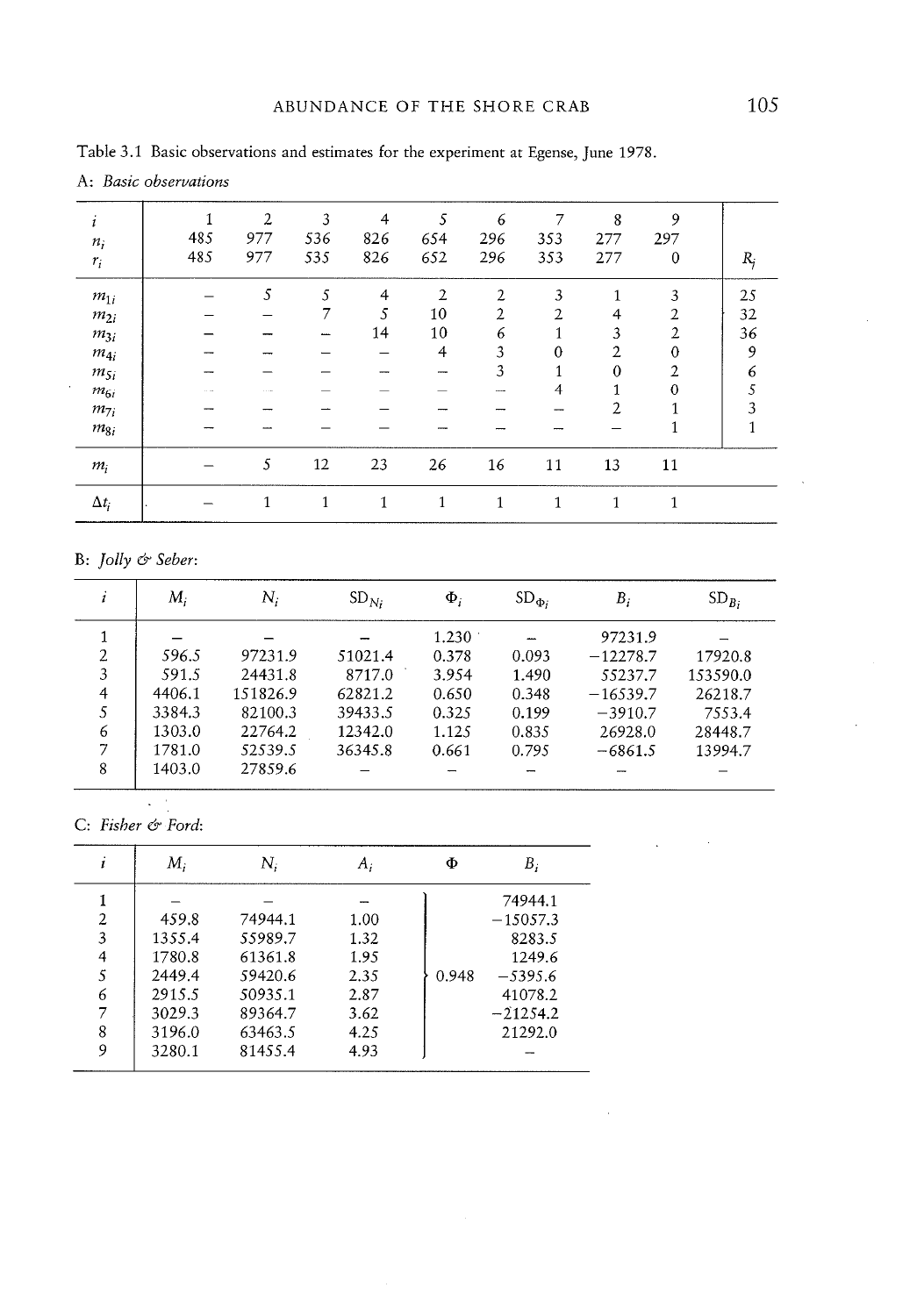| i<br>$n_i$<br>$r_i$ | 1<br>669<br>669 | $\overline{2}$<br>368<br>368 | 3<br>226<br>226 | 4<br>695<br>694 | 5<br>416<br>416 | 6<br>152<br>151 | 7<br>251<br>251 | 8<br>201<br>$\mathbf{0}$ | $R_j$ |
|---------------------|-----------------|------------------------------|-----------------|-----------------|-----------------|-----------------|-----------------|--------------------------|-------|
| $m_{1i}$            |                 | 7                            | 2               | 6               | 10              |                 | $\overline{2}$  | $\overline{2}$           | 30    |
| $m_{2i}$            |                 |                              | 5               | 13              | 6               |                 | 3               | $\overline{2}$           | 30    |
| $m_{3i}$            |                 |                              |                 | 13              | 3               | $\Omega$        | 0               | $\theta$                 | 16    |
| $m_{4i}$            |                 |                              |                 |                 | 6               | 3               | 5               | 3                        | 17    |
| $m_{5i}$            |                 |                              |                 |                 |                 | 3               | 5               | 8                        | 16    |
| $m_{6i}$            |                 |                              |                 |                 |                 |                 | 2               | 3                        | 5     |
| $m_{7i}$            |                 |                              |                 |                 |                 |                 |                 | 1                        |       |
| $m_i$               |                 | 7                            | 7               | 32              | 25              | 8               | 17              | 19                       |       |
| $\Delta t_i$        |                 | 1                            | 1               | 1               | 1               | 1               | 1               | 1                        |       |

| Table 3.2 Basic observations and estimates for the experiment at Egense, August 1978. |  |  |  |
|---------------------------------------------------------------------------------------|--|--|--|
| A: Basic observations                                                                 |  |  |  |

|   | $M_i$  | Ν,      | SD <sub>Ni</sub> | $\Phi_i$ | $SD_{\Phi_i}$ | $B_i$    | $SD_{B_i}$ |
|---|--------|---------|------------------|----------|---------------|----------|------------|
|   |        |         |                  | 0.420    |               | 12950.7  |            |
| 2 | 280.8  | 12950.7 | 5846.2           | 0.968    | 0.292         | 5091.3   | 8572.0     |
| 3 | 621.2  | 17627.6 | 8146.9           | 1.417    | 0.509         | 132.9    | 10143.3    |
| 4 | 1190.3 | 25105.2 | 8541.4           | 0.305    | 0.112         | 1403.6   | 2177.1     |
|   | 564.7  | 9056.1  | 3301.1           | 0.804    | 0.411         | 5778.1   | 5979.0     |
| 6 | 768.0  | 13056.0 | 7646.6           | 2.508    | 2.805         | $-755.0$ | 13601.3    |
|   | 2285.0 | 31990.0 |                  |          |               |          |            |

C: Fisher & Ford:

 $\sim 10^{11}$ 

|   | $M_i$  | Ν,      |      | Φ     | Β,       |
|---|--------|---------|------|-------|----------|
|   |        |         |      |       | 23544.4  |
| 2 | 510.5  | 23544.4 | 1.00 |       | 902.6    |
| 3 | 664.9  | 18866.9 | 1.59 |       | $-171.2$ |
| 4 | 674.4  | 14224.3 | 2.19 |       | 5501.2   |
| 5 | 1019.7 | 16354.3 | 2.11 | 0.763 | 5819.8   |
| 6 | 1076.4 | 18298.1 | 2.52 |       | $-936.3$ |
|   | 930.4  | 13025.2 | 3.23 |       | $-965.2$ |
| 8 | 888.4  | 8973.0  | 3.58 |       |          |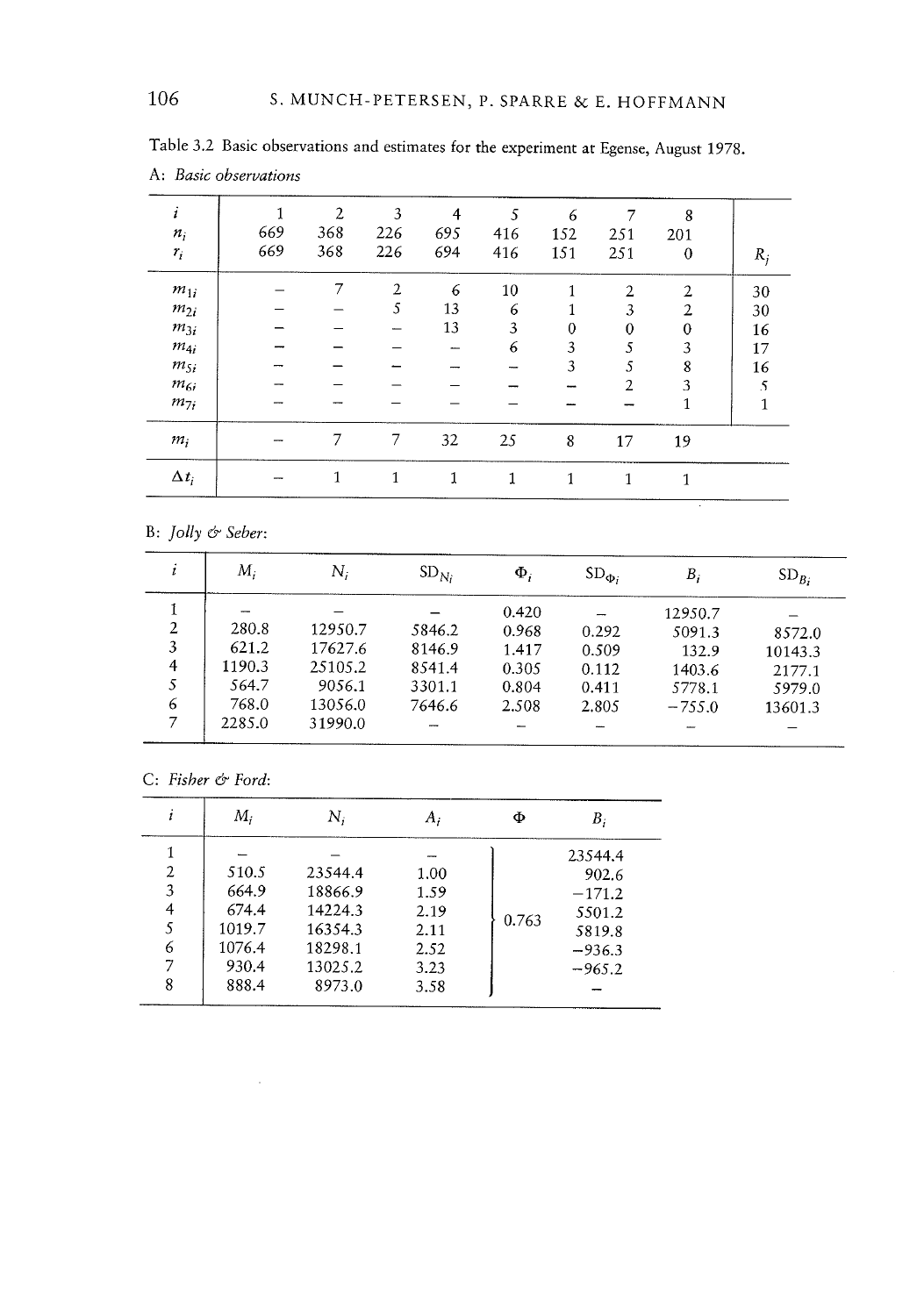$\ddot{\phantom{a}}$ 

|                       |  | Table 3.3 Basic observations and estimates for the experiment at Udbyhøj, June 1977. |
|-----------------------|--|--------------------------------------------------------------------------------------|
| A: Basic observations |  |                                                                                      |

|              |     | $\mathfrak{2}$ | 3   | 4        | 5        | 6        |    |
|--------------|-----|----------------|-----|----------|----------|----------|----|
| $n_i$        | 112 | 145            | 132 | 82       | 143      | 91       |    |
| $r_i$        | 112 | 145            | 132 | 82       | 143      | $\theta$ | R, |
| $m_{1i}$     |     | 4              |     | $\Omega$ | $\theta$ | $\Omega$ |    |
| $m_{2i}$     |     |                |     | 0        |          |          |    |
| $m_{3i}$     |     |                |     | 3        | 3        | 0        | 6  |
| $m_{4i}$     |     |                |     |          | 3        | 0        | 3  |
| $m_{5i}$     |     |                |     |          |          | 2        | 2  |
| $m_i$        |     | 4              | 2   | 3        | 7        | 3        |    |
| $\Delta t_i$ |     |                |     |          |          |          |    |

# B: Jolly & Seber:

|   | Μ.    | Ν.     | $SD_{N_i}$ | $\Phi_i$ | $SD_{\Phi_i}$            | Β,                       | $SD_{B_i}$ |
|---|-------|--------|------------|----------|--------------------------|--------------------------|------------|
|   | -     |        |            | 0.362    |                          | 1182.6                   |            |
| 2 | 40.5  | 1182.6 | 1446.2     | 0.220    | 0.188                    | 1512.7                   | 1694.6     |
|   | 40.0  | 1773.3 | 1841.4     | 0.628    | 0.479                    | 1101.5                   | 2599.4     |
| 4 | 106.8 | 2215.1 | 2034.7     | 0.296    | 0.385                    | 334.1                    | 542.2      |
|   | 55.0  | 990.0  |            |          | $\overline{\phantom{0}}$ | $\overline{\phantom{a}}$ |            |

C: Fisher & Ford:

|                | М,   | Ν,     | А,   | Φ     | В.     |
|----------------|------|--------|------|-------|--------|
|                |      |        |      |       | 1340.9 |
| $\overline{2}$ | 45.9 | 1340.9 | 1.00 |       | 2847.8 |
| 3              | 76.6 | 3397.6 | 1.25 |       | 364.9  |
| 4              | 84.7 | 1758.0 | 1.46 | 0.410 | 487.5  |
|                | 67.1 | 1208.3 | 1.76 |       | 1420.1 |
| 6              | 83.3 | 1915.5 | 1.58 |       |        |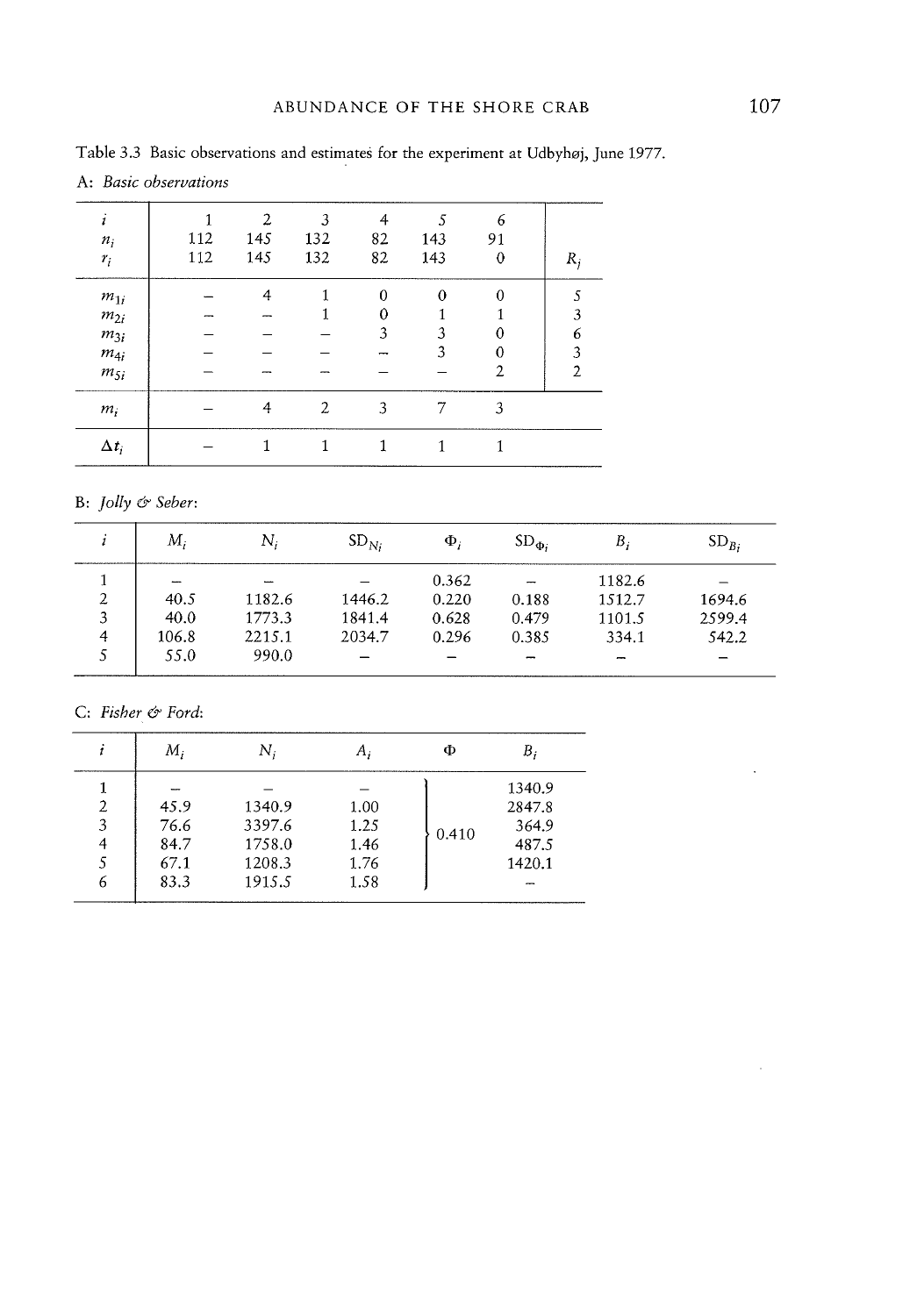|              |    | $\overline{2}$ | 3                 | 4        |          | 6        |       |
|--------------|----|----------------|-------------------|----------|----------|----------|-------|
| $n_i$        | 67 | 46             | 31                | 39       | 33       | 42       |       |
| $r_i$        | 67 | 46             | 31                | 39       | 33       | 0        | $R_i$ |
| $m_{1i}$     |    |                | $\ddot{\text{o}}$ | $\theta$ | $\theta$ | $\Omega$ |       |
| $m_{2i}$     |    |                | 3                 |          |          |          |       |
| $m_{3i}$     |    |                |                   | 3        | 0        | U        | 3     |
| $m_{4i}$     |    |                |                   |          | 5        |          | 6     |
| $m_{5i}$     |    |                |                   |          |          | 8        | 8     |
| $m_i$        |    | 1              | 3                 | 4        | 5        | 9        |       |
| $\Delta t_i$ |    |                |                   | 1        | 1        |          |       |

Table 3.4 Basic observations and estimates for the experiment at Anholt, June 1977. A: Basic observations

| $M_i$                    | Ν,    | SD <sub>Ni</sub> | $\Phi_i$ | $SD_{\Phi_i}$ | $B_i$ | $SD_{Bi}$ |
|--------------------------|-------|------------------|----------|---------------|-------|-----------|
| $\overline{\phantom{0}}$ |       |                  | 0.015    |               | 46.0  |           |
| 1.0                      | 46.0  |                  | 0.290    | 0.255         | 124.4 | 1412.8    |
| 13.3                     | 137.8 | 134.8            | 0.097    | 0.053         | 25.7  | 9.6       |
| 4.0                      | 39.0  | 3.5              | 0.234    | 0.119         | 51.1  | 51.4      |
| 9.1                      | 60.2  |                  |          |               |       | -         |
|                          |       |                  |          |               |       |           |

C: Fisher & Ford:

|        | М,         | Ν.            | h;           | Φ     | B            |
|--------|------------|---------------|--------------|-------|--------------|
|        |            |               |              |       | 110.2        |
| 2<br>3 | 4.7<br>3.5 | 110.2<br>27.8 | 1.00<br>1.09 |       | 20.1<br>15.7 |
|        | 2.2        | 17.6          | 1.12         | 0.070 | 13.5         |
|        | 2.6        | 14.8          | 1.07         |       | 8.2          |
| 6      | 2.1        | 9.2           | 1.09         |       |              |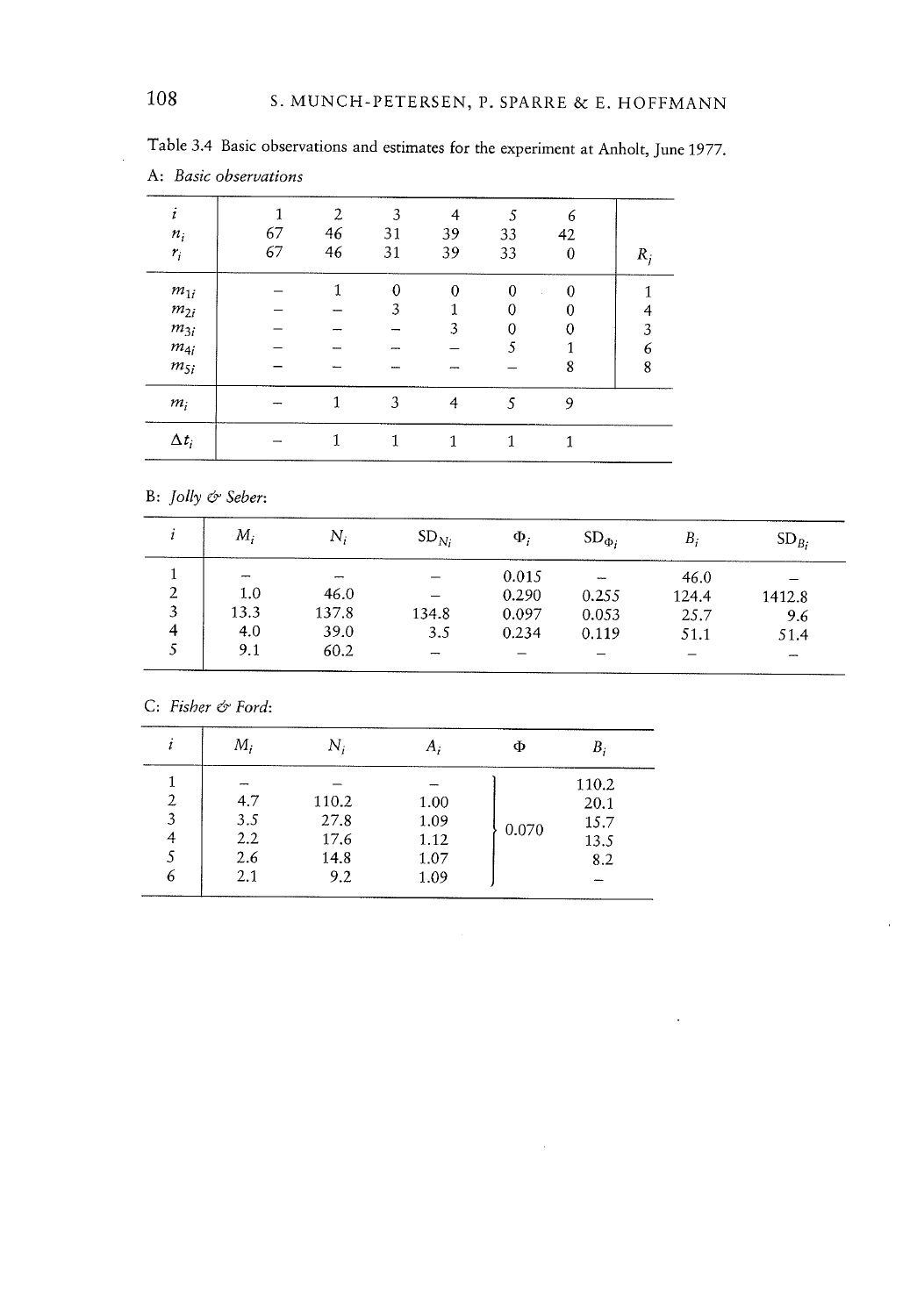|              | A: Basic observations |                |    |                |    |    |       |  |  |  |
|--------------|-----------------------|----------------|----|----------------|----|----|-------|--|--|--|
|              |                       | $\overline{2}$ | 3  |                | ٢  | 6  |       |  |  |  |
| $n_i$        | 32                    | 26             | 31 | 37             | 28 | 45 |       |  |  |  |
| $r_i$        | 32                    | 26             | 31 | 37             | 28 | 0  | $R_i$ |  |  |  |
| $m_{1i}$     |                       | 2              |    | $\mathbf 0$    |    |    |       |  |  |  |
| $m_{2i}$     |                       |                |    | 0              | 2  | 3  | 6     |  |  |  |
| $m_{3i}$     |                       |                |    | 2              |    |    | 4     |  |  |  |
| $m_{4i}$     |                       |                |    |                |    | 2  | ٩     |  |  |  |
| $m_{5i}$     |                       |                |    |                |    |    |       |  |  |  |
| $m_i$        |                       | $\overline{2}$ | 2  | $\overline{2}$ | 5  | 8  |       |  |  |  |
| $\Delta t_i$ |                       |                |    |                | 1  |    |       |  |  |  |

Table 3.5 Basic observations and estimates for the experiment at Anholt, June 1978.

| М,    | $N_i$  | $SD_{Ni}$ | $\Phi_i$ | $SD_{\Phi_i}$ | Β,       | $SD_{B_i}$               |
|-------|--------|-----------|----------|---------------|----------|--------------------------|
|       |        |           | 0.424    | $\sim$        | 122.1    | $\overline{\phantom{0}}$ |
| 13.6  | 122.1  | 96.9      | 1.246    | 0.760         | 347.1    | 773.0                    |
| 48.8  | 499.2  | 433.9     | 1.154    | 0.853         | 532.1    | 1049.8                   |
| 87.5  | 1108.3 | 1027.6    | 0.869    | 1.004         | $-448.8$ | 887.4                    |
| 106.5 | 514.8  |           |          |               |          | ---                      |
|       |        |           |          |               |          |                          |

C: Fisher & Ford:

|   | М,    | Ν,    | А,   | Φ     | Β,       |
|---|-------|-------|------|-------|----------|
|   |       |       |      |       | 277.6    |
| 2 | 30.9  | 277.6 | 1.00 |       | 296.4    |
| 3 | 52.9  | 564.0 | 1.56 | 0.964 | 456.1    |
| 4 | 78.9  | 999.7 | 2.01 |       | $-432.9$ |
|   | 109.8 | 530.8 | 2.39 |       | 142.7    |
| 6 | 128.0 | 654.4 | 2.98 |       |          |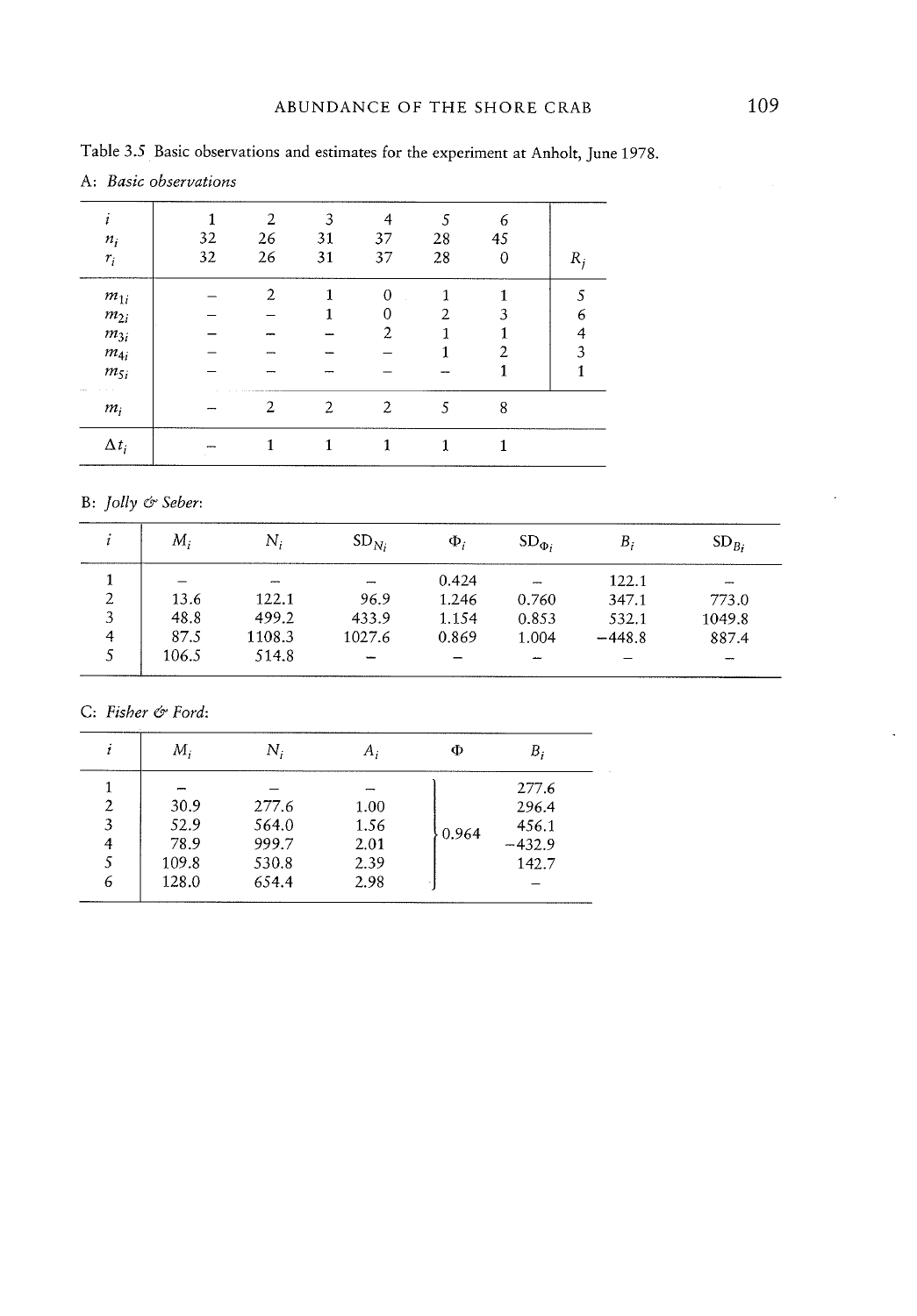| ı            | 1  | $\overline{2}$ | $\overline{3}$ | 4  | 5           | 6              | 7        | 8            | 9                |       |
|--------------|----|----------------|----------------|----|-------------|----------------|----------|--------------|------------------|-------|
| $n_i$        | 83 | 121            | 72             | 74 | 84          | 135            | 84       | 91           | 38               |       |
| $r_i$        | 82 | 114            | 71             | 73 | 76          | 133            | 82       | 91           | $\boldsymbol{0}$ | $R_i$ |
| $m_{1i}$     |    | 8              | 1              | 2  | $\mathbf 0$ | 1              | 1        | $\mathbf{0}$ | $\Omega$         | 13    |
| $m_{2i}$     |    |                | 3              | 3  | 3           |                | 2        | $\theta$     | 0                | 12    |
| $m_{3i}$     |    |                |                | 9  | 1           | $\overline{2}$ | 0        |              | 0                | 13    |
| $m_{4i}$     | -  |                |                |    | 5           | 1              | $\theta$ |              | $\boldsymbol{0}$ | 7     |
| $m_{5i}$     |    |                |                |    |             | 15             | 3        | 2            | 0                | 20    |
| $m_{6i}$     |    |                |                |    |             | -              | 6        |              |                  | 8     |
| $m_{7i}$     |    |                |                |    |             |                | -        | 5            | 0                |       |
| $m_{8i}$     |    |                |                |    |             |                |          |              | 3                | 3     |
| $m_i$        |    | 8              | 4              | 14 | 9           | 20             | 12       | 10           | 4                |       |
| $\Delta t_i$ |    | 1              | $\mathbf{1}$   | 1  | 1           | 1              | 1        | 1            | 1                |       |

Table 3.6 Basic observations and estimates for the experiment at Anholt, July 1979.

| 1              | М.    | $N_i$                    | SD <sub>Ni</sub> | $\Phi_i$ | $SD_{\Phi_i}$ | Β,       | $SD_{B_i}$ |
|----------------|-------|--------------------------|------------------|----------|---------------|----------|------------|
|                |       | $\overline{\phantom{a}}$ |                  | 0.637    |               | 708.7    |            |
| 2              | 52.2  | 708.0                    | 376.8            | 0.448    | 0.170         | 720.6    | 593.6      |
| 3              | 70.9  | 1034.5                   | 594.8            | 0.907    | 0.406         | $-312.1$ | 511.9      |
| $\overline{4}$ | 125.0 | 625.0                    | 291.7            | 0.248    | 0.102         | 233.3    | 116.7      |
|                | 45.7  | 388.2                    | 149.7            | 1.499    | 0.639         | 523.9    | 847.7      |
| 6              | 168.9 | 1093.8                   | 499.9            | 0.337    | 0.201         | 253.2    | 187.3      |
| 7              | 95.0  | 621.2                    | 364.2            | 0.200    | 0.189         | 152.2    | 88.9       |
| 8              | 33.0  | 276.0                    |                  |          |               |          |            |

|  | C: Fisher & Ford |  |  |
|--|------------------|--|--|
|--|------------------|--|--|

| i              | М.   | Ν,     | A,   | Φ     | Β,       |
|----------------|------|--------|------|-------|----------|
|                |      |        |      |       | 539.1    |
| $\overline{2}$ | 39.8 | 539.1  | 1.00 |       | 770.7    |
| 3              | 70.7 | 1032.2 | 1.27 |       | $-166.7$ |
| 4              | 66.8 | 333.9  | 1.65 |       | 356.6    |
| 5              | 61.0 | 518.5  | 1.88 | 0.485 | 150.6    |
| 6              | 62.1 | 402.1  | 1.89 |       | 360.2    |
| 7              | 84.9 | 555.2  | 1.67 |       | 359.1    |
| 8              | 75.1 | 628.4  | 1.92 |       | 285.8    |
| 9              | 75.7 | 590.7  | 1.92 |       |          |

A: Basic observations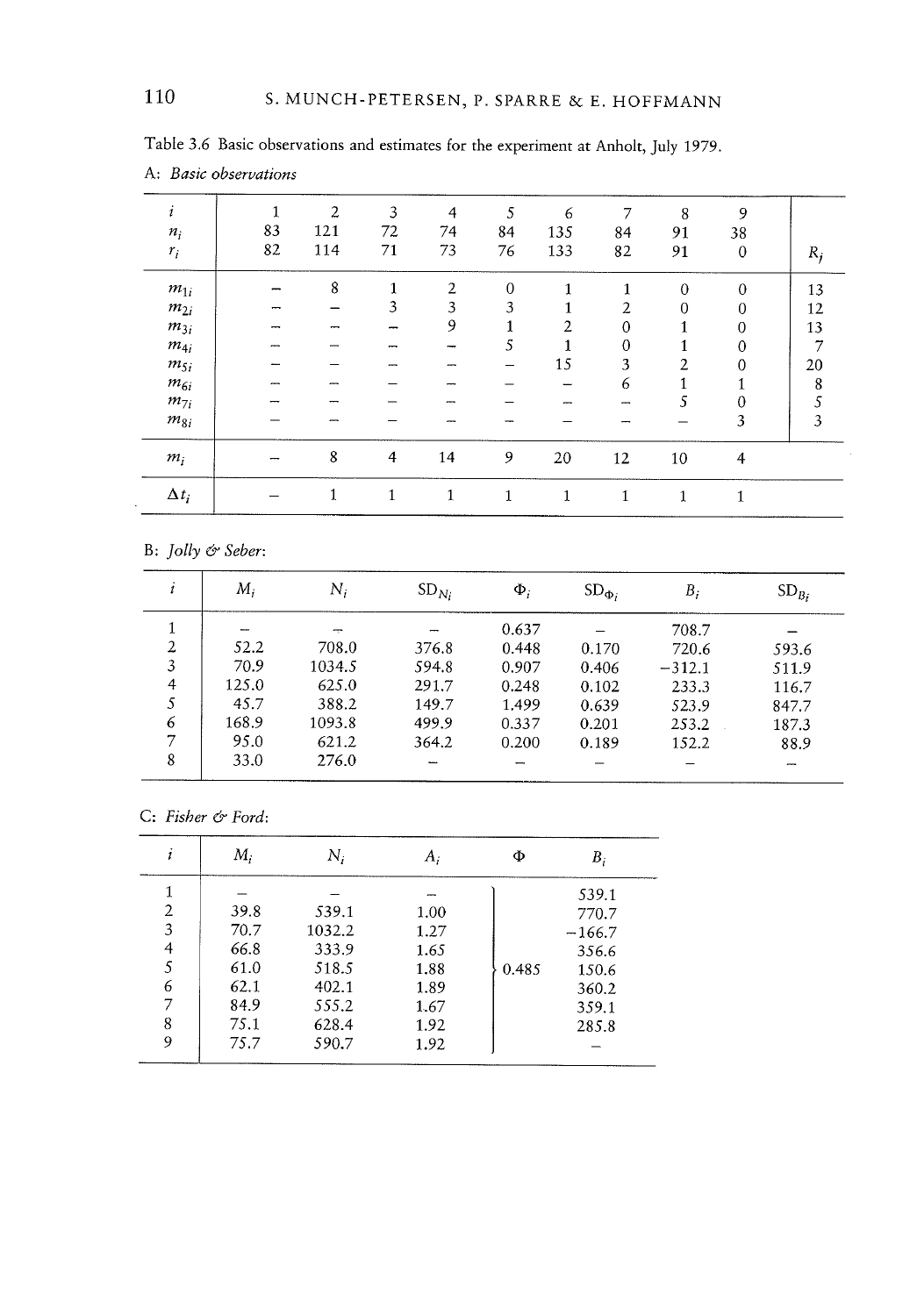| i<br>$n_i$<br>$r_i$              | 353<br>353 | 3<br>159<br>154 | 4<br>159<br>152 | 11<br>392<br>0 | $R_{i}$        |
|----------------------------------|------------|-----------------|-----------------|----------------|----------------|
| $m_{1i}$<br>$m_{2i}$<br>$m_{3i}$ |            | 6               | 5<br>8          | 8<br>10        | 18<br>16<br>10 |
| $m_i$                            |            | 6               | 13              | 25             |                |
| $\Delta t_i$                     |            | 2               |                 |                |                |

B: Jolly & Seber:

 $\bar{\alpha}$ 

| М.                                         | Ν.                                          | $SD_{Ni}$ | $\Phi$                 | $SD_{\Phi_i}$ | Β.                                   | $SD_{B_i}$ |
|--------------------------------------------|---------------------------------------------|-----------|------------------------|---------------|--------------------------------------|------------|
| $\overline{\phantom{0}}$<br>115.4<br>221.6 | $\overline{\phantom{a}}$<br>2638.0<br>317.6 | 1370.5    | $0.572*$<br>0.841<br>– | 0.344<br>_    | 2638.0<br>317.6<br><b>CONTRACTOR</b> | 1102.9     |

 $\sim 10^{-11}$ 

'Daily survival rate.

C: Fisher & Ford:

|                | $M_i$ | $N_i$  | А,   | Ф     | $B_i$  |
|----------------|-------|--------|------|-------|--------|
|                |       |        |      |       |        |
| $\overline{2}$ | 215.3 |        | 1.00 |       | 3002.3 |
| 3              | 131.4 | 3002.3 | 2.00 |       | 116.1  |
| 4              | 170.4 | 1947.5 | 1.94 |       |        |
| 5              | 188.7 |        | 2.07 |       |        |
| 6              | 115.1 |        | 3.07 | 0.610 |        |
| 7              | 70.2  |        | 4.07 |       |        |
| 8              | 42.8  |        | 5.07 |       |        |
| 9              | 26.1  |        | 6.07 |       |        |
| 10             | 15.9  |        | 7.07 |       | 147.0  |
| 11             | 9.7   | 147.0  | 8.07 |       |        |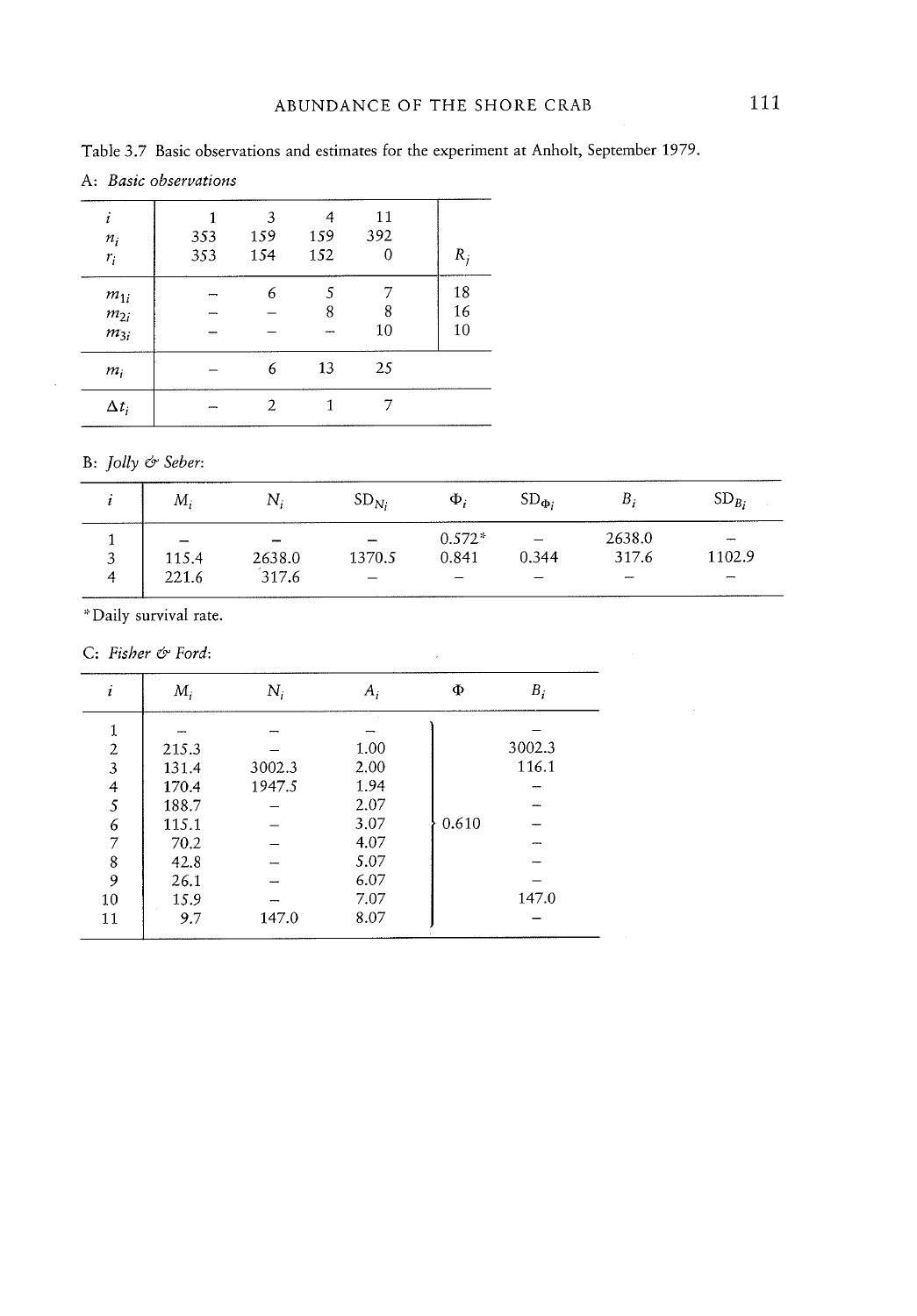# 6.2 Sex distribution in the captures

The percentages of females and males in the total captures are <sup>g</sup>iven in Table 1. It is seen, that the females constituted much less than half of the total (ranging from 39% to <sup>1</sup> %). All the experiments were carried out during the summer months, and the scanty representation of female crabs in the samples, which is somewhat similar to the observations by Edwards (1958), Naylor (1962) and Rasmussen (1973) is probably due to several factors. According to Broekhuysen (1936), Ropes (1968) and Rasmussen (1973) the behaviour of adult females is different from that of males in summer. Berried (ovigerous) females (early summer months) tend to seek deeper water and show <sup>a</sup> reduced feeding activity, and in the late summer <sup>a</sup> greater part of them are moulting and mating. Such patterns in behaviour are likely to reduce the catchability by traps of females compared to that of males during the summer months.



Fig. 4.1. Size distribution of crabs from Udbyhøj 1977.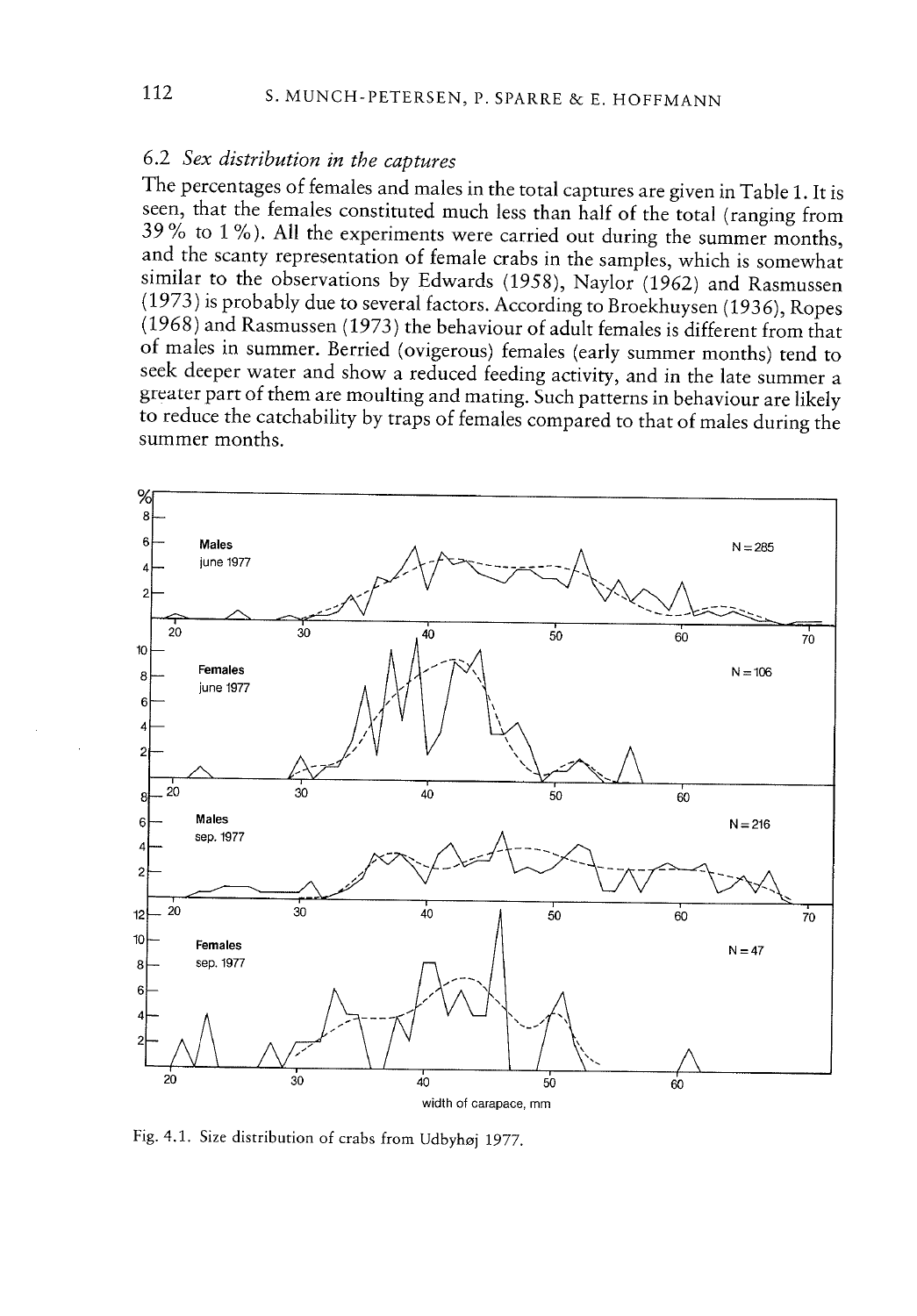#### 6.3 Size and age distribution

During the experiments either all captured crabs, or subsamples were measured (the width of carapace, to the nearest mm below). Figs 4.1-4.3 show the size distributions. Due to the mesh size in the traps only crabs above 30 mm carapace width were effectively retained. It is seen, that the crabs found at the Egense locality are smaller than those found at the other two localities indicating <sup>a</sup> higher frequency of younger individuals in shallow waters. This pattern holds for both males and females.

From these observed size distributions some rough estimates of age distributions were made, based on the following data and assumptions:

- a. Adult crabs moult only once <sup>a</sup> year, mainly during June to August. The mean size of an age group after the moult will on the average correspond to the mean size of the one year older age group before the moult.
- b. The average size of the age groups given by Broekhuysen (1936), see Table 4.
- c. The size distribution of an age group is approximately normal.

The observed size distributions found in the samples (Fig. 4.1-4.3) were split into separate normal distributions by means of logarithmic transformation of the ob served size frequencies (cf. Bhattachyara (1967)). In this process the sizes at age given by Broekhuysen (1936) were used as 'guide values' to the size range in which



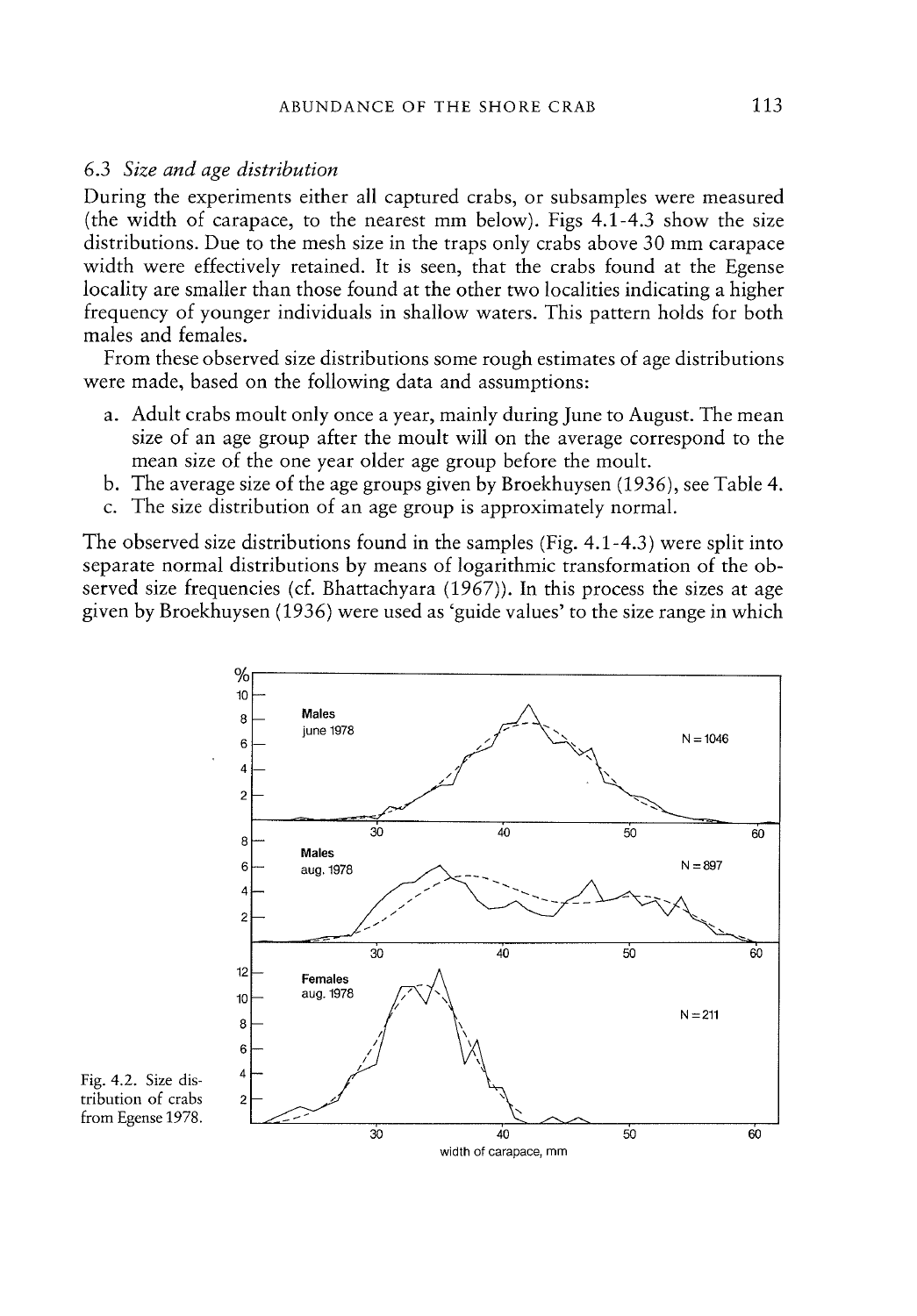

Fig. 4.3. Size distribution of crabs from Anholt 1977-79.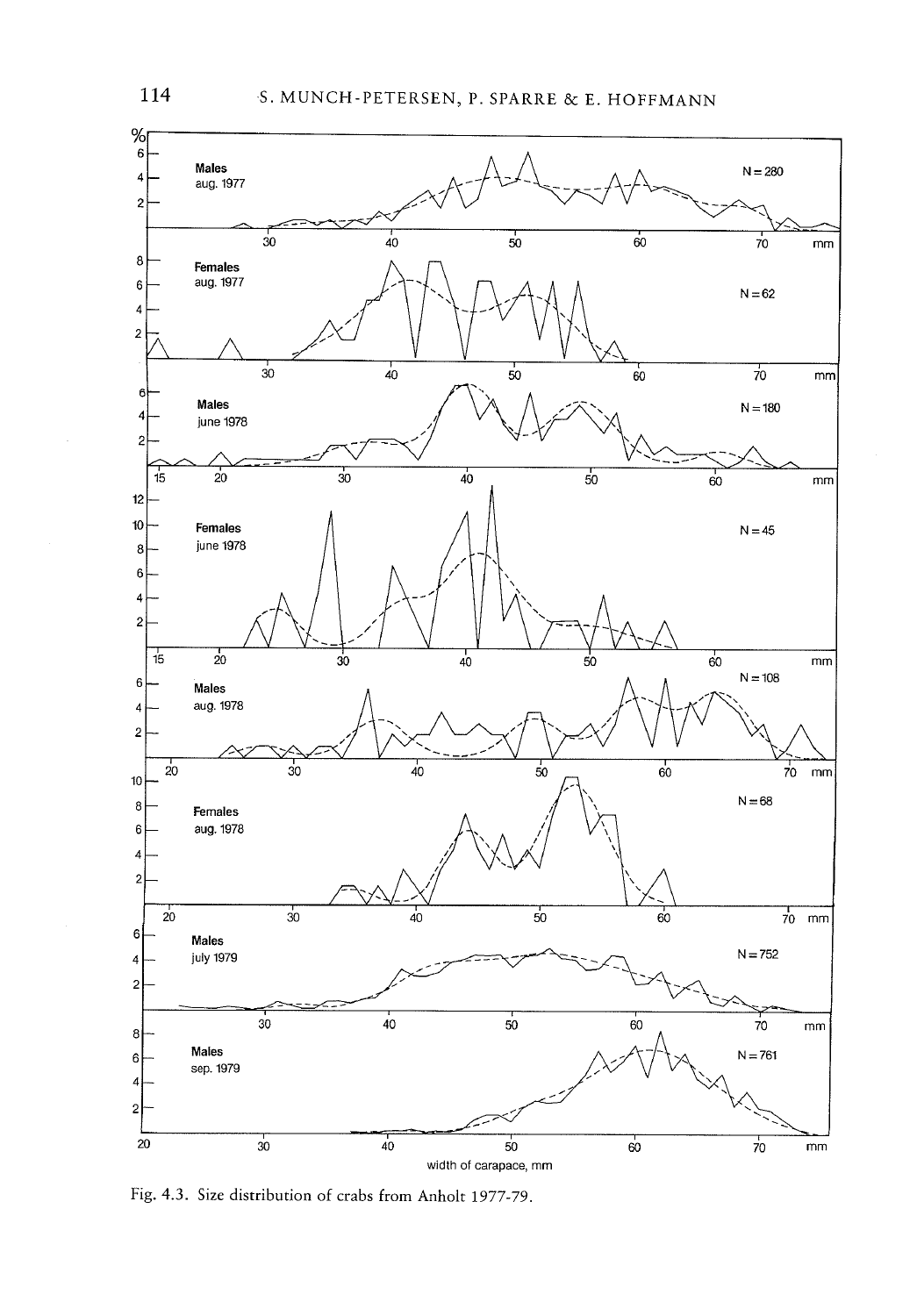|                                 |      |      | Age group (Males) |                |      |      | Age group (Females) |      |
|---------------------------------|------|------|-------------------|----------------|------|------|---------------------|------|
| Experiment                      | 1    | 2    | 3                 | $\overline{4}$ | 1    | 2    | 3                   | 4    |
| Egense, June 1978               | 38.6 | 42.1 | 45.7              |                |      |      |                     |      |
| Egense, Aug. 1978               | 36.9 | 48.1 | 52.3              |                | 32.5 | 33.7 | 37.5                |      |
| Udbyhøj, June 1977              | 34.8 | 41.2 | 50.8              | 63.2           | 31.0 | 38.6 | 43.3                | 51.7 |
| Udbyhøj, Sep. 1977              | 37.1 | 47.6 | 59.7              | 65.4           | 34.9 | 43.4 | 50.7                | 61.0 |
| Anholt, June 1977               |      |      |                   |                |      |      |                     |      |
| Anholt, Aug. 1977               | 34.0 | 48.4 | 60.7              | 68.4           | 35.5 | 41.4 | 51.2                |      |
| Anholt, June 1978               | 31.7 | 40.0 | 49.1              | 60.2           | 39.1 | 41.7 | 49.5                |      |
| Anholt, Aug. 1978               | 35.1 | 49.5 | 57.8              | 64.4           | 34.8 | 44.2 | 52.7                |      |
| Anholt, July 1979               | 32.5 | 43.5 | 52.4              | 62.1           |      |      |                     |      |
| Anholt, Sep. 1979               | 41.2 | 50.7 | 60.8              | 64.3           |      |      |                     |      |
| Data from<br>Broekhuysen (1936) | 36   | 42   | 48                | 56             | 25   | 36   | 42                  | 50   |

Table 4. Estimated mean size (width of carapace, mm) at age.

Table 5. Mean size (mm) of Carcinus from the Isefjord, year class 1954 (unpubl. data, Rasmussen 1973).

|                  |      |                | Age group (Males) |      |                          |      | Age group (Females) |      |
|------------------|------|----------------|-------------------|------|--------------------------|------|---------------------|------|
|                  | 1    | $\overline{2}$ | 3                 | 4    | 1                        | 2    | 3                   | 4    |
| <b>July 1955</b> | 26.0 |                |                   |      | 26.0                     |      |                     |      |
| May 1956         |      | 38.6           |                   |      |                          | 33.9 |                     |      |
| <b>July 1956</b> |      | 42.7           |                   |      | $\overline{\phantom{0}}$ | 35.3 |                     |      |
| Aug. 1956        |      | 47.1           |                   |      |                          | 40.3 |                     |      |
| July 1957        |      |                | 54.4              |      |                          |      | 41.3                |      |
| Aug. 1957        |      |                | 59.8              |      |                          |      | 43.4                |      |
| May 1958         |      |                |                   | 56.2 |                          |      |                     | 45.9 |
| July 1958        |      |                |                   | 58.6 |                          |      |                     | 41.0 |
| Aug. 1958        |      |                |                   | 61.8 |                          |      |                     | 47.4 |

Table 6. Estimated age distribution (%).

|                    |       |                | Age group (Males) |      |         |      | Age group (Females) |     |
|--------------------|-------|----------------|-------------------|------|---------|------|---------------------|-----|
| Experiment         | $0+1$ | $\overline{2}$ | 3                 | 4    | $0 + 1$ | 2    | 3                   | 4   |
| Egense, June 1978  | 11.8  | 77.5           | 10.8              |      |         |      |                     |     |
| Egense, Aug. 1978  | 56.5  | 32.5           | 11.6              |      | 27.6    | 72.3 | 2.0                 |     |
| Udbyhøj, June 1977 | 3.5   | 48.9           | 39.9              | 7.8  | 2.9     | 53.5 | 39.1                | 5.6 |
| Udbyhøj, Sep. 1977 | 15.3  | 58.3           | 18.7              | 8.9  | 27.6    | 61.4 | 13.3                |     |
| Anholt, June 1977  |       |                |                   |      |         |      |                     |     |
| Anholt, Aug. 1977  | 3.0   | 56.6           | 32.9              | 7.7  | 2.8     | 57.2 | 41.3                |     |
| Anholt, June 1978  | 15.5  | 40.0           | 37.9              | 6.6  | 30.5    | 57.5 | 14.4                |     |
| Anholt, Aug. 1978  | 21.8  | 17.1           | 29.1              | 32.1 | 5.4     | 30.5 | 65.0                |     |
| Anholt, July 1979  | 2.1   | 20.1           | 60.2              | 17.7 |         |      |                     |     |
| Anholt, Sep. 1979  | 1.0   | 7.5            | 84.3              | 7.4  |         |      |                     |     |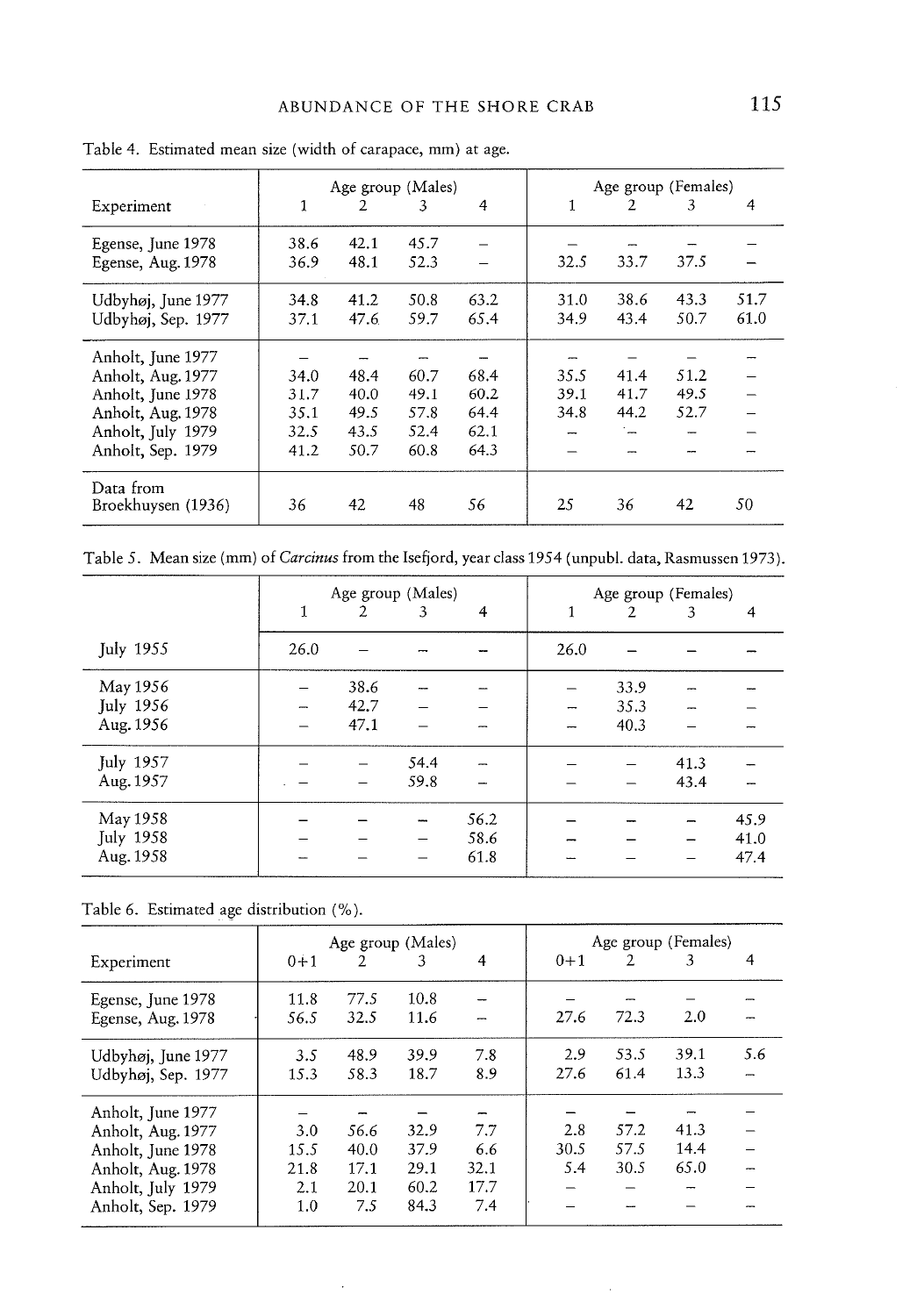the calculated means of the normal distributions should lie, while at the same time the calculated composite distributions should fit the observed ones reasonably well. It was assumed, that the crabs in the samples from May and June had not moulted yet, while in the samples from August and September all the crabs would have moulted. In Fig. 4.1-4.3 the calculated distributions are shown as the smooth curves.

Tables <sup>4</sup> & <sup>6</sup> <sup>g</sup>ive the estimated mean size at age and age distribution in the captures. In case of the adult males for which the samples are assumed to be representative, it is seen that the growth increment (one moult) between the two sampling periods roughly corresponds to the size differences of the age groups at the first sampling period. Obviously the 1-group (from the previous year's spawning) is not fully represented in the samples.

These estimates of size at age agree well with some unpublished data on the growth of Carcinus from the Isefjord investigation, Table <sup>5</sup> (Rasmussen 1973). At this locality not every year <sup>y</sup>ields conditions which are favourable for <sup>a</sup> successful settlement and metamorphosis of the larvae, rendering it possible to distinguish particular successful year classes as for instance the <sup>1954</sup> year class, which could be followed for <sup>4</sup> successive years.

#### 6.4 Length-weight relationship

The sub-samples for measuring individual body weight were taken to estimate parameters of <sup>a</sup> length-weight relationship. These were used for transforming the number of crabs by length group per  $m<sup>2</sup>$  from the various areas into biomass estimates (Table 11). Both the allometric ( $w = A \cdot L^B$ ) and isometric model ( $w =$  $Q \cdot L^3$ ) were considered. The simpler isometric model was applied, as it fitted the data adequately for the purpose (Fig. 5).



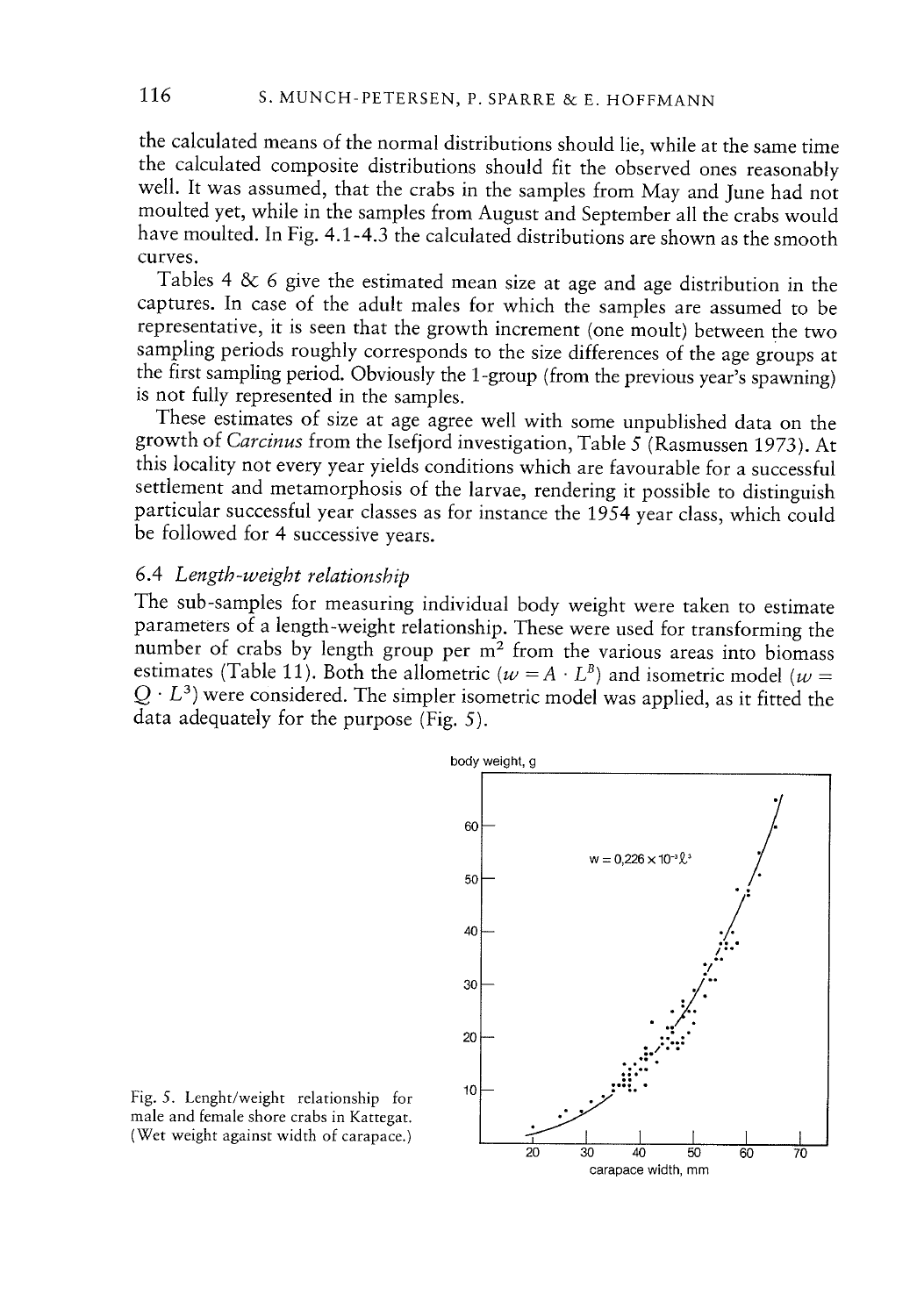| Males                  | Females                | $Males + Females$      |
|------------------------|------------------------|------------------------|
| $0.221 \times 10^{-3}$ | $0.232 \times 10^{-3}$ | $0.226 \times 10^{-3}$ |

Table 7. Estimated Q-values in  $w = Q \cdot L^3$ . ( $w =$  weight (grams),  $L =$  width of carapace (mm)).

Table <sup>7</sup> shows the estimated parameter (Q) for both males and females separate ly, and the two sexes pooled. The differences between the parameter values for males and females are not significant, and in the estimates given in Table 11 the pooled estimate is used.

#### 6.5 Estimates of abundance

When comparing the fluctuations in the estimates of population size by area from the two models the impression is somewhat discouraging (Tables 3.1-3.7). Only the data from one experiment (Anholt, June 1978 (Table 3.5)) yield patterns, which are similar in the two models, and one is inclined to believe that this similarity might be due to chance, especially because the estimated variances given by the Jolly and Seber model are large and indicate <sup>a</sup> low precision of the estimates. However, when comparing the mean values of the two sets of N there seems to be an acceptable agreement (N of the last day  $(I)$  from the Fisher and Ford model is excluded in order to render the means comparable), see Table 8. As the Fisher and Ford model in general seems to be the more robust of the two models, when the data are somewhat scanty (Begon 1979), the estimates used for the density figures given in Table 9 are those from the Fisher and Ford model.

The under-representation of females in the samples (cf. Sect. 6.2) makes the transformation of the estimated population numbers into density figures (numbers and weight per  $m<sup>2</sup>$ ) problematic. However, to maintain consistency with the ex<sup>p</sup>lanation of the scarce female representation in the captures <sup>g</sup>iven in sect. 6.2, it seems reasonable to raise the figures to 50 % females in case of the localities at Udbyhøj and Anholt, while in the case of Egense Fjord to accep<sup>t</sup> the observed sex

| Experiment         | Arithmetric mean<br>18cS | F & F | 18cS  | Geometric mean<br>FXF |
|--------------------|--------------------------|-------|-------|-----------------------|
| Egense, June 1978  | 65536                    | 65068 | 51696 | 64045                 |
| Egense, Aug. 1978  | 18296                    | 17385 | 16698 | 17057                 |
| Udbyhøj, June 1977 | 1540                     | 1926  | 1464  | 1764                  |
| Anholt, June 1977  | 71                       | 43    | 62    | 30                    |
| Anholt, June 1978  | 561                      | 593   | 432   | 537                   |
| Anholt, July 1979  | 678                      | 573   | 615   | 541                   |
| Anholt, Sep. 1979  | 2585                     | 2475  | 2585  | 2418                  |

Table 8. Mean values of estimated population size  $(N_i)$ .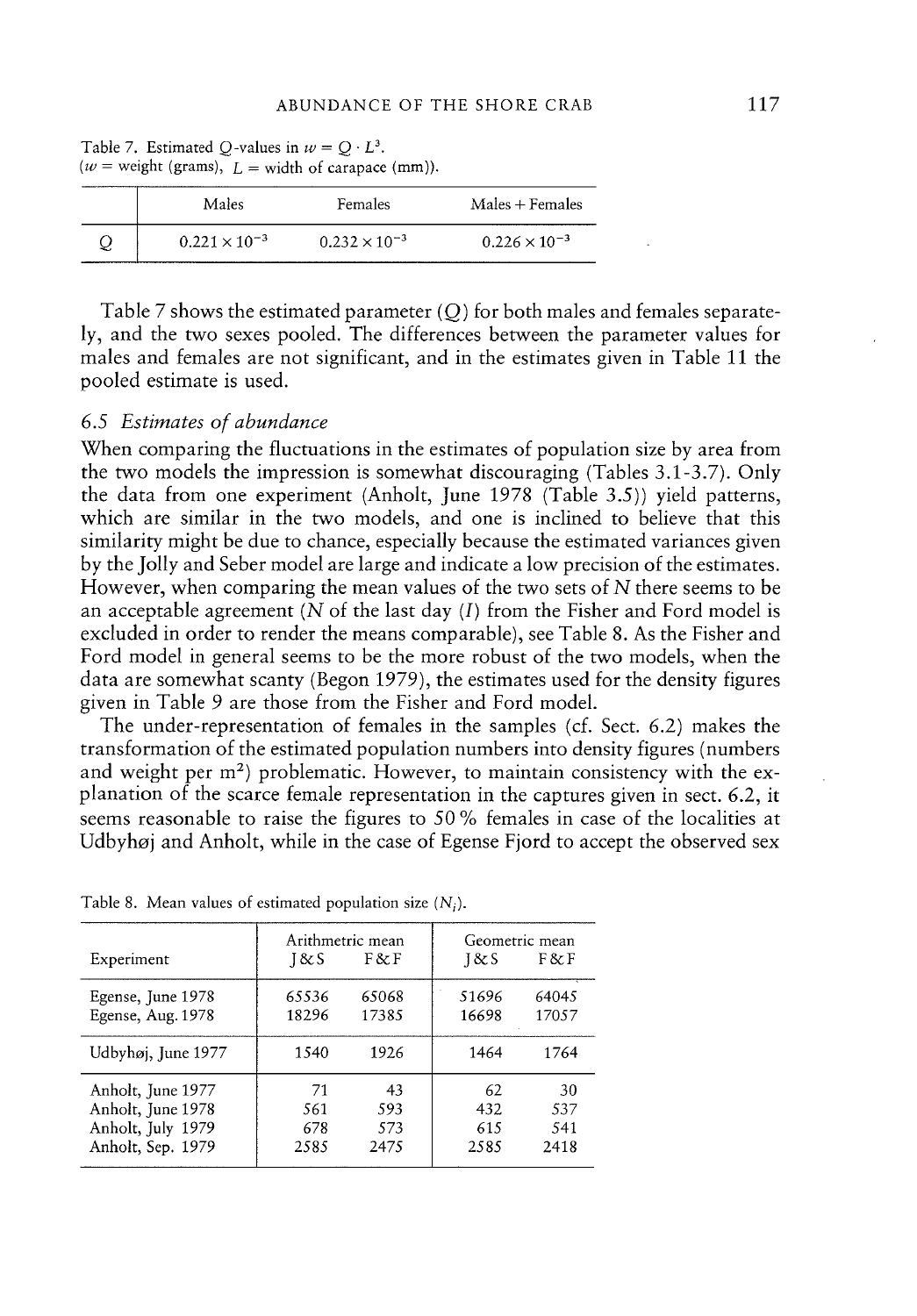| Experiment         | Average<br>population number<br>(F & F) | Average<br>population number<br>raised to<br>50 % females | Numbers per $m2$ | <b>Biomass</b><br>$grams*/m2$ |
|--------------------|-----------------------------------------|-----------------------------------------------------------|------------------|-------------------------------|
| Egense, June 1978  | 65068                                   |                                                           | 5.21             | 92.2                          |
| Egense, Aug. 1978  | 17385                                   |                                                           | 0.35             | 5.7                           |
| Udbyhøj, June 1977 | 1926                                    | 2812                                                      | 0.22             | 4.9                           |
| Anholt, June 1977  | 43                                      | 71                                                        | 0.001            | 0.03                          |
| Anholt, June 1978  | 593                                     | 973                                                       | 0.08             | 1.4                           |
| Anholt, July 1979  | 573                                     | 1112                                                      | 0.04             | 0.9                           |
| Anholt, Sep. 1979  | 2475                                    | 4900                                                      | 0.16             | 5.6                           |

Table 9. Estimates of density and biomass.

Live weight. See Sect. 6.4

distribution of the captures as representative of the area. Table 9 summarizes the estimates of density and biomass during the various experiments. Taking into account these assumptions and also year to year fluctuations in abundance, the differences in abundances during the various experiments should be assessed cau tiously. However, both the extremely high density during the first experiment at Egense and the very low density found during the first Anholt experiment are conspicuous compared to the other estimates.

The low density found at Anholt in <sup>1977</sup> may be explained by the type of experimental area selected that year: An exposed coastal area with <sup>a</sup> rather bare sand bottom, with sparse possibilities of hides and probably also limited amounts of available food. The high density at Egense during early summer indicates large amounts of food available to the crabs during this period, and this is likely in this type of habitat. Egense Strand is not inhabited by crabs or any other similar type of omnivorous predator during the winter months, and an accumulation of dead animals is likely to take <sup>p</sup>lace in such an area during the winter months, when the rate of predation and also decomposition is very low due to frequent exposure to cold and even frost.

The estimated density figures for Carcinus in a tidal area at the south coast of England (Edwards 1958), using the Fisher and Ford model (from about 0.7 to 4.8 individuals per <sup>m</sup><sup>2</sup> on the average) are similar to those found at Egense Strand.

## 6.6 Estimates of survival rate

Table 3.1-3.7 (B & C) and Table 10 contain the estimates of  $\Phi$  by the two models. As the experimental periods were very short compared to the life span of the crabs, any effect of mortality on the estimates is considered negligible. Thus any estimated survival rates <1 would merely indicate emigration of marked individuals from the experimental areas. The daily survival rates may be conceived as parameters for, how stationary the crabs are-during the experiments. For instance, <sup>a</sup> daily survival rate of about 0.5 (Anholt, July and September 1979) implies, that after the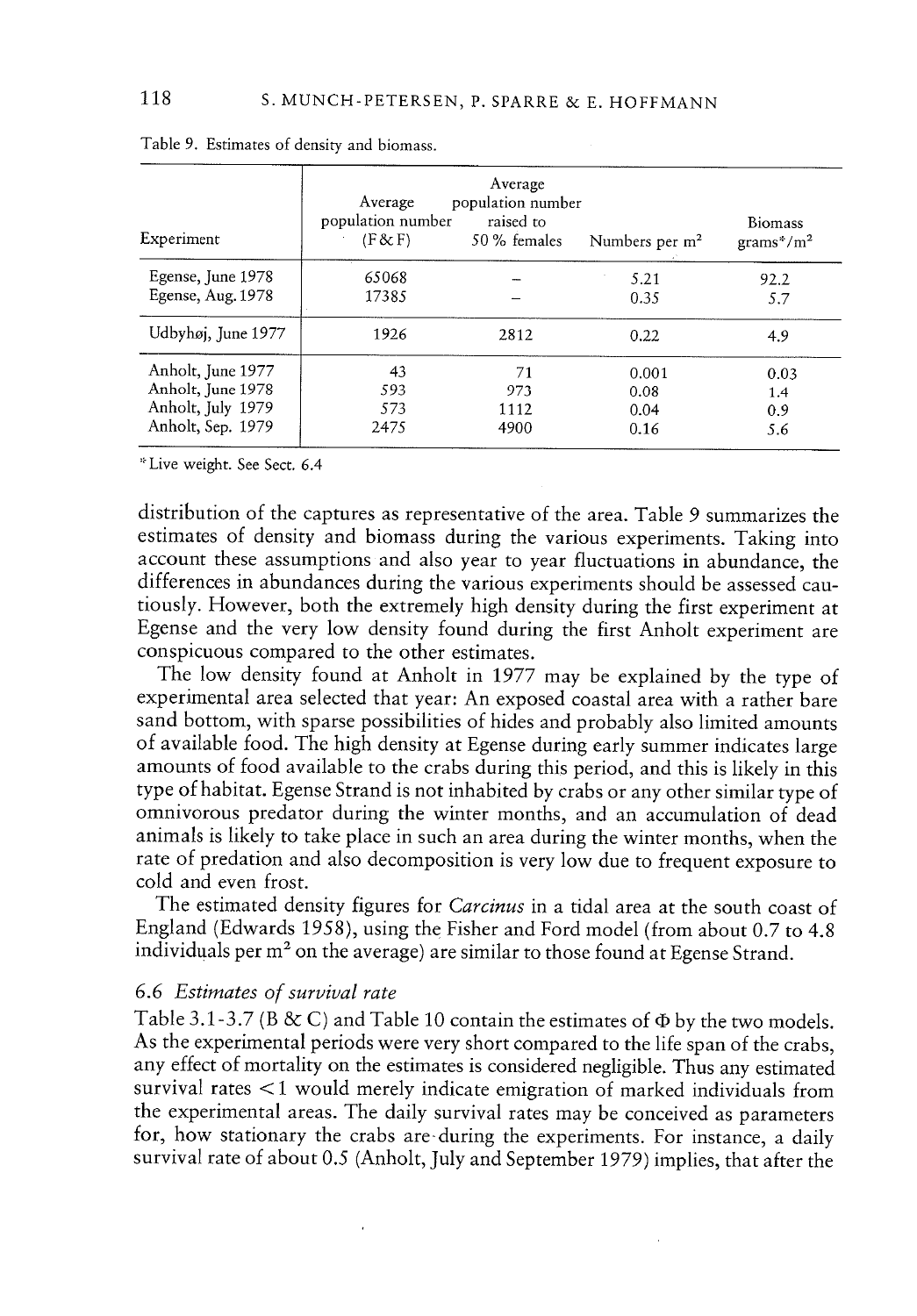| Experiment                                                                       | Jolly & Seber*               | Fisher & Ford                |
|----------------------------------------------------------------------------------|------------------------------|------------------------------|
| Egense, June 1978<br>Egense, Aug. 1978                                           | 0.84<br>0.84                 | 0.95<br>0.76                 |
| Udbyhøj, June 1978                                                               | 0.35                         | 0.41                         |
| Anholt, June 1977<br>Anholt, June 1978<br>Anholt, July 1979<br>Anholt, Sep. 1979 | 0.10<br>0.85<br>0.49<br>0.65 | 0.07<br>0.96<br>0.49<br>0.61 |
|                                                                                  |                              |                              |

Table 10. Comparison of estimates of survival rates.

\*Geometric means: 
$$
\sqrt{\prod_{i=1}^{L-2} \Phi_i}
$$

<sup>8</sup> days following the first sampling occasion more than <sup>99</sup> % of the crabs presen<sup>t</sup> within the experimental area at the beginning of the experiment have left the area. The estimated values of  $\Phi$  indicate a higher degree of stationarity by the crabs in the sheltered Egense locality, than by those occurring in the open areas.

As mentioned in sect. 3, the experimental areas were defined only by the <sup>p</sup>lacing of the traps, and it is very likely, that during the experiments not only emigration but also reimmigration took <sup>p</sup>lace. In this case the assumption of permanen<sup>t</sup> emigration does not hold, although this will not in practice affect the abundance estimates, but it is readily seen (Table 2, column O) that the values of  $\Phi$  never should exceed 1, if the emigration is permanent.

The Jolly and Seber estimates of survival rate are subject to large fluctuations and in some cases (especially during the experiments in Egense) become greater than 1. But the variances are large, and it is impossible to assess whether the values of  $\Phi > 1$  are caused by re-immigration or they merely reflect insufficient recapture data to this model.

The survival rate estimated by the Fisher and Ford model can be regarded as <sup>a</sup> mean survival rate estimated from the total amount of recapture data. Any possible influence of re-immigration in the single estimate of  $\Phi$  will be leveled by the emigration during the experimental period. When comparing the observed number of days survived by the marked individuals at the  $i$ <sup>th</sup> sampling occasion:

$$
\sum_{j=1}^{i-1} (i-j) m_{ij}
$$

with the estimated value  $(A_i \cdot m_i)$  using a  $\chi^2$ -test (cf. Begon 1979)), the differences do not seem to be significant (Table 11). Apparently the data fit into the assump tion of <sup>a</sup> constant survival rate (Fisher and Ford model), while when used in the Jolly and Seber model <sup>y</sup>ield survival rates, which are subject to large fluctuations.

Table <sup>10</sup> shows the mean values (geometric means) of the Jolly and Seber estimates compared to the Fisher and Ford estimates. The agreemen<sup>t</sup> between the two sets is rather good, indicating that the fluctuations in the Jolly and Seber estimates probably are random. These examples also illustrate <sup>a</sup> main weakness in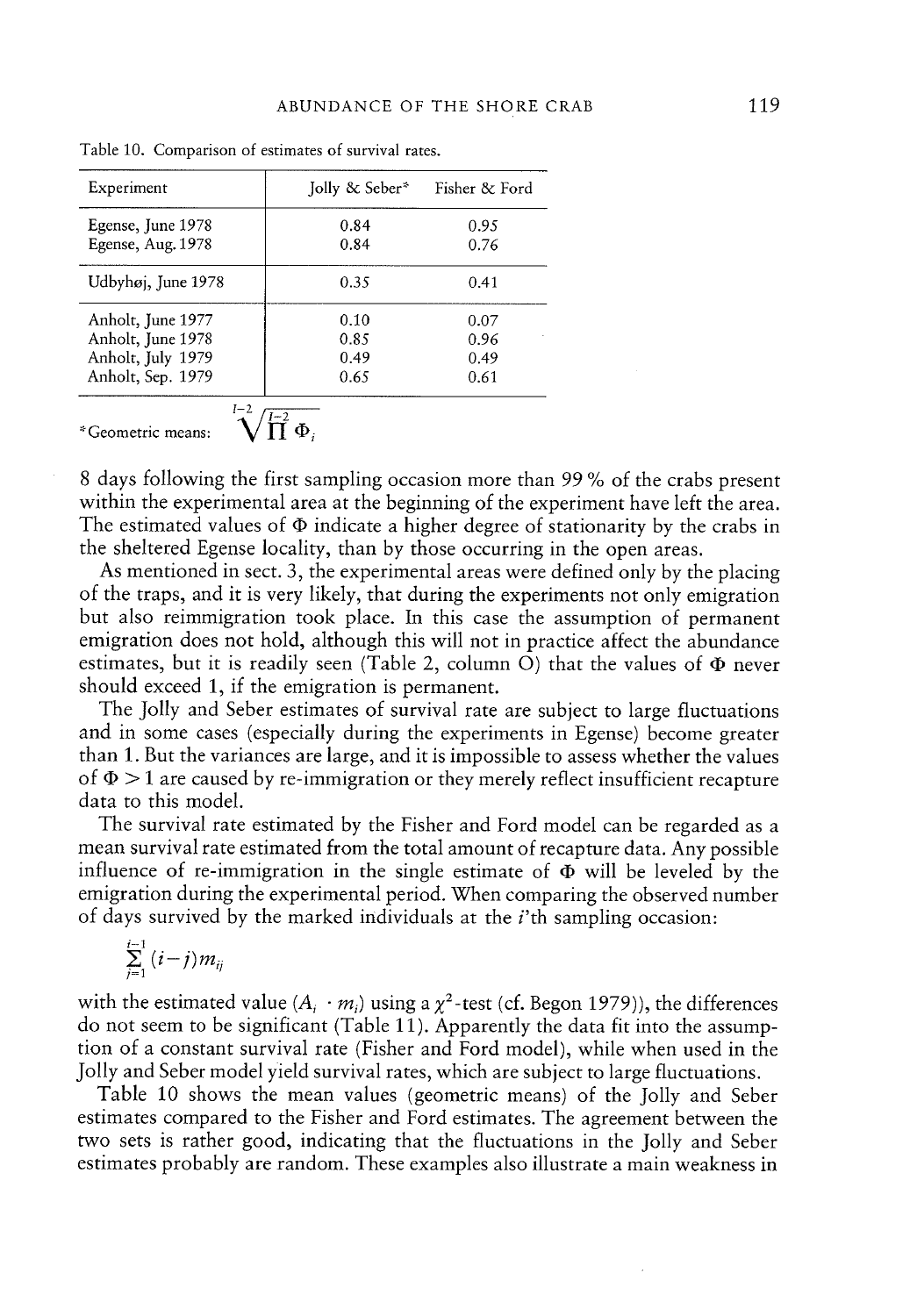| Experiment                                                                       | $\gamma^2$                   | d.f.        |                                  |
|----------------------------------------------------------------------------------|------------------------------|-------------|----------------------------------|
| Egense, June 1978<br>Egense, Aug. 1978                                           | 2.92<br>8.69                 | 6           | > 0.8<br>> 0.1                   |
| Udbyhøj, June 1977                                                               | 3.69                         |             | > 0.4                            |
| Anholt, June 1977<br>Anholt, June 1978<br>Anholt, July 1979<br>Anholt, Sep. 1979 | 0.11<br>1.17<br>5.07<br>0.22 | 3<br>3<br>6 | > 0.9<br>> 0.7<br>> 0.4<br>> 0.6 |

Table 11.  $\chi^2$ -tests of constancy of survival rates (F&F) during experimental periods (see text).

the Jolly and Seber model from <sup>a</sup> practical point of view: The many different parameters usually require more data than it is practically possible to obtain. A detailed.discussion of the Jolly and Seber model versus other models is <sup>g</sup>iven by Cormack (1979).

# 6.7 The standing crop of Carcinus in Kattegat

Even though the estimates of density and biomass shown in Table 9 should be assessed cautiously, they may form <sup>a</sup> basis for some considerations on the total biomass (standing crop) of Carcinus in Kattegat, cf. Fig. 1. Two estimates are presented in Table 12.

Both estimates are based on the assumption, that the total area in Kattegat inhabited by *Carcinus* consists of all areas with depths ranging from 0 to 10 m. Although Carcinus is found at depths beyond 10 m, it is between 0 and 10 <sup>m</sup> the typical habitat of this species is found. Within this range we have distinguished between the shallow waters along the coast (depth: 0-2 m) represented by the locality of Egense, and areas with depths of <sup>2</sup> to <sup>10</sup> <sup>m</sup> represented by the localities Udbyhøj and Anholt. This crude division is in fair accordance with the distribution presented by Poulsen (1949). The sizes of these two areas within Kattegat were estimated planimetrically on <sup>a</sup> chart.

Both options presented in Table <sup>12</sup> assume an average biomass at depths of <sup>2</sup> to 10 <sup>m</sup> calculated as the simple mean of the figures for Udbyhøj and Anholt. The

| Table 12. Estimates of standing crop of <i>Carcinus</i> in Kattegat. Option 1: Depth 0-2 |
|------------------------------------------------------------------------------------------|
| m, data from Egense Aug. 1978. Depth 2-10 m, data from Anholt and Udbyhøj.               |
| Option 2: Depth 0-2 m, data from Egense June 1978. Depth 2-10 m same as option           |
| 1. (c.f. Table 9).                                                                       |

|                      | Size of area, km <sup>2</sup> |              | Biomass, $g/m2$ |            | Standing crop, |
|----------------------|-------------------------------|--------------|-----------------|------------|----------------|
| Depth                | $0 - 2$ m                     | $2-10$ m     | $0-2$ m         | $2 - 10$ m | tons           |
| Option 1<br>Option 2 | 469<br>469                    | 4777<br>4777 | 5.7<br>92.2     | 2.6<br>2.6 | 15000<br>56000 |